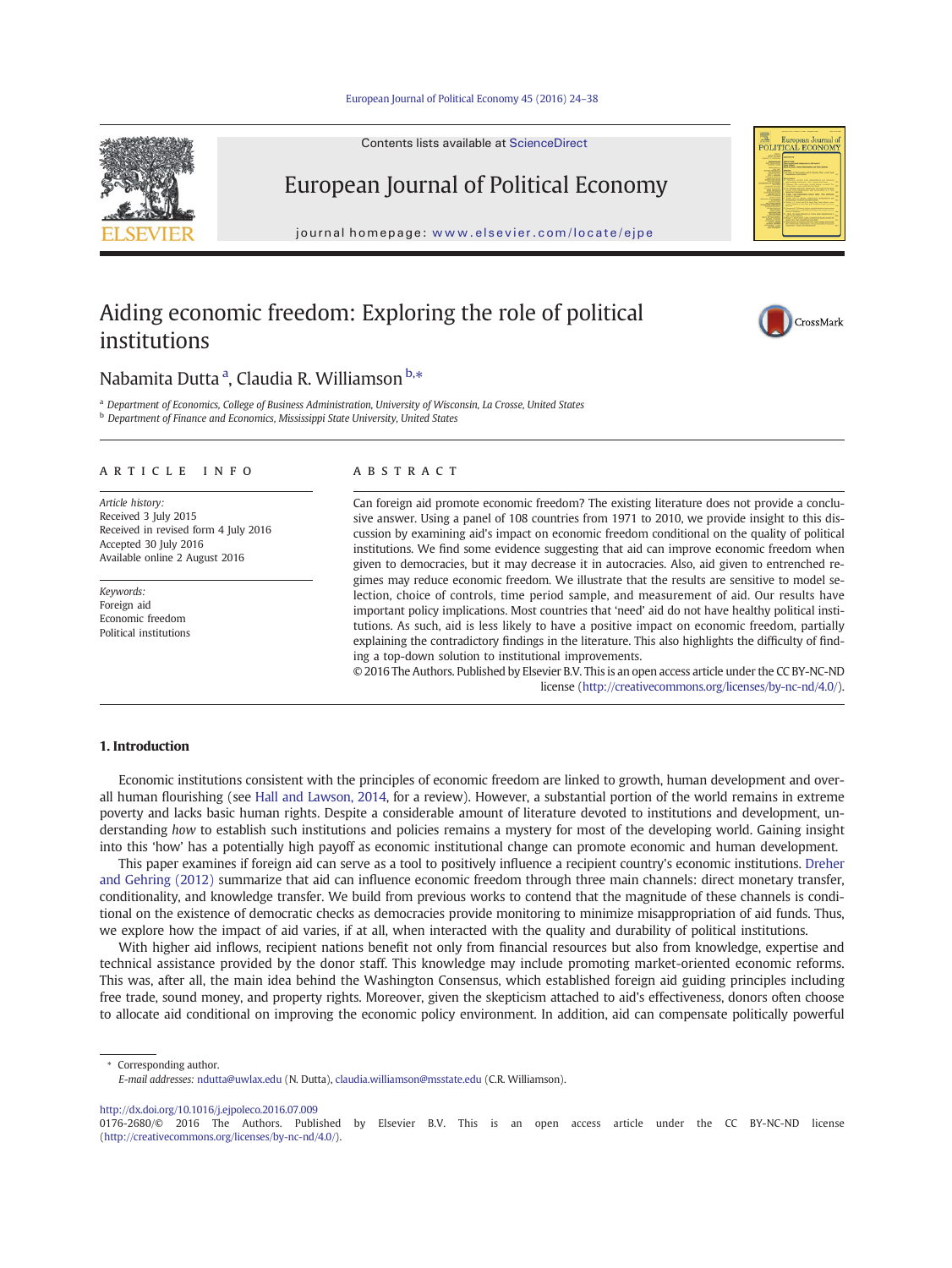groups in the short run that might otherwise lose out by the adoption of market-oriented policies, improving the likelihood of reform. Thus, aid may positively influence economic transformation toward economic freedom (Heckelman and Knack, 2008).

Yet, on the other hand, by providing an alternate source of revenue, aid can disincentivize governments to create efficient economic institutions (Devarajan et al., 2001, chapter 1). Since aid dollars typically go to the [recipient government, politic](#page-14-0)al leaders may take up inefficient investment projects and subsidize state-owned enterprises (Heckelman and Knack, 2008). In addition, as pointed out by Collier (1997), foreign aid can have unintended consequences such as increased tax revenues and greater trade taxes based [on](#page-13-0) [donor](#page-13-0) [advice.](#page-13-0) [Aid](#page-13-0) [is](#page-13-0) also linked to increases in rent seeking a[nd centralization of power, lea](#page-14-0)ding to a deterioration of institutional quality (Djankov et al., 2008).

Thus, [theoretically,](#page-13-0) [a](#page-13-0)id's impact on economic institutions is ambiguous. Empirical studies also find conflicting evidence. Several studies conclude that aid does not increase economic freedom and may decrease it (for example, Knack, 2001; Young and Sheehan, 2014). [Heckelman](#page-13-0) [and](#page-13-0) [Knac](#page-13-0)k (2008) find that aid decreases freedom in the 1980s, but aid does not significantly impact economic freedom in the 1990s. In a follow-up study, Heckelman and Knack (2009) conclude that aid has no significant effect on [econom](#page-14-0)ic institutions. Dreher and Rupprecht (2007) and Knedlik and Kronthaler (2007) focus [on](#page-14-0) [changes](#page-14-0) [in](#page-14-0) [economic](#page-14-0) [fr](#page-14-0)eedom and find [that](#page-14-0) [IMF](#page-14-0) [involvement](#page-14-0) [reduces](#page-14-0) economic freedom. However, Bearce and Tirone (2010) show that aid has no effect on economic freedom before the 1990s but has a [positive effect after the Cold War.](#page-14-0) Boockmann and Dreher (2003) document that the number of [World](#page-14-0) [Bank](#page-14-0) [projects](#page-14-0) [increases](#page-14-0) economic freedom.<sup>1</sup>

Overall, the conclusions from these studies are ambiguous. T[his](#page-13-0) [research dilemma is similar to the liter](#page-13-0)ature on aid and political institutions (for example, Bräutigam and Knack, 2004; Bueno de Mesquita and Smith, 2009, 2010a, 2010b; Morrison, 2007, 2009). Askarov and Doucouliagos (2015) find that aid positively affects democratization in transition countries. They also find that total aid has no ef[fect on governance, while US aid decreases some dimensions of governance. Others highlight that](#page-13-0) aid ef[fectiveness is conditional on the re](#page-13-0)cipients' political institutions. As pointed out by Kono and Montinola (2009); Wright (2009), and Dutta et al. (2013), the ability of foreign aid to influence a country's level of democracy is conditional on the existing political institutional infrastructure including the level of democracy and age of the regime.

Our paper attempts to resolve the ambiguity in the economic freedom-aid [literature](#page-14-0) [by](#page-14-0) [following](#page-14-0) [the](#page-14-0) [a](#page-14-0)d[vancements](#page-14-0) [in](#page-14-0) the po[litical](#page-14-0) [freedom-a](#page-14-0)id literature making aid's effectiveness conditional on the quality of political institutions. Therefore, we propose that aid's impact on economic freedom is also conditional on political institutional factors. Democratically constrained governments will be more likely to utilize aid in a manner that promotes economic freedom. Democratic checks minimize the ability for recipient governments to misappropriate aid funds and increase the likelihood that conditions are met. As a result, aid may be channeled to beneficial uses including positive economic reforms.

Several studies find that mature democracies function more effectively relative to nascent democracies. Duch (2001) shows that in nascent democracies voters may fail to punish or reward governments as needed. Additionally, Mohtadi and Roe (2003) find that young democracies suffer from inadequately developed checks on government. As a result, mature democratic institutions may provide continuity and stability. On the contrary, regime entrenchment can stifle politi[cal competition undermin](#page-14-0)ing institutional quality (see, Kono and Montinola, 2009). Thus, we also test aid's effectiveness with regard to age of the regime, or political durability.

To test these conjectures, we measure economic institutions with the Fraser Institute's economic freedom index (Gwartney et al., 2015). We [introduce](#page-14-0) [two](#page-14-0) [interaction](#page-14-0) terms based on the quality and durability of political institutions: aid\*democracy and aid\*durability. Democracy is measured with polity2 and durability is the number of years since a regime change<sup>2</sup> (Marshall [et al.](#page-14-0), 2014). The interactive approach, as opposed to split samples, is commonly used when conditioning foreig[n](#page-14-0) [aid](#page-14-0) [on](#page-14-0) [p](#page-14-0)olitical institutions (Kono and Montinola, 2009; Wright, 2009; Dutta et al., 2013).

As summarized above, previous findings are often inconclusive and contradictory. Dreher and Gehring (2012) [highlight](#page-14-0) that in [orde](#page-14-0)r [to draw any conclusions from this body of work a common](#page-14-0) framework should be adopted. This includes how to address endogeneity concerns. Thus, part of our contribution is to present our res[ults with a variety of estim](#page-14-0)ators. We employ five model estimators including ordinary least squares (OLS), instrumental variable (IV) estimation, two-way fixed effects, IV fixed effects, and System GMM estimation. To externally instrument for aid, we utilize two common measures of political affinity, voting affinity with major foreign aid donors in the United Nations General Assembly and temporary membership on the United Nations Security Council. We use a panel of 108 developing countries from 1971 to 2010, with 5-year averages, creating 8 time periods.

Our results find some evidence that aid's impact on economic freedom depends on the recipient nations' quality and durability of political institutions. In democratic countries, aid may improve economic freedom, but it may decrease it in autocracies. In addition, aid given to durable political regimes may degrade economic institutions. These results are sensitive to model selection, choice of controls, time period sample, and measurement of aid.

<sup>&</sup>lt;sup>1</sup> Others relate aid to specific aspects of economic freedom. Remmer (2004) finds that bilateral aid increases government spending. Coviello and Islam (2006) and Ear (2007) find that ODA reduces property rights and increases regulations, but Kilby (2005) shows that aid decreases regulations. Cali and te Velde (2011) find that aid specific to trade reduces trading costs. Dreher (2005) finds a connection between IMF projects and lower inflation rates. Mukherjee and Singer (2010) report a positive effect of IMF loans on capital account liberalization, while [Biglaiser an](#page-14-0)d DeRouen (2011) find that participation in an IMF pro[gram increases trade and p](#page-13-0)ro[mote](#page-14-0)s capitalmarket reforms.

Regime refers to a count[ry's political sys](#page-13-0)tem. A regime change is defined as either a three point change in t[he polity score during the pas](#page-14-0)t three years or less or the end of a transition period. This variable is desig[ned to capture political stabilit](#page-13-0)y.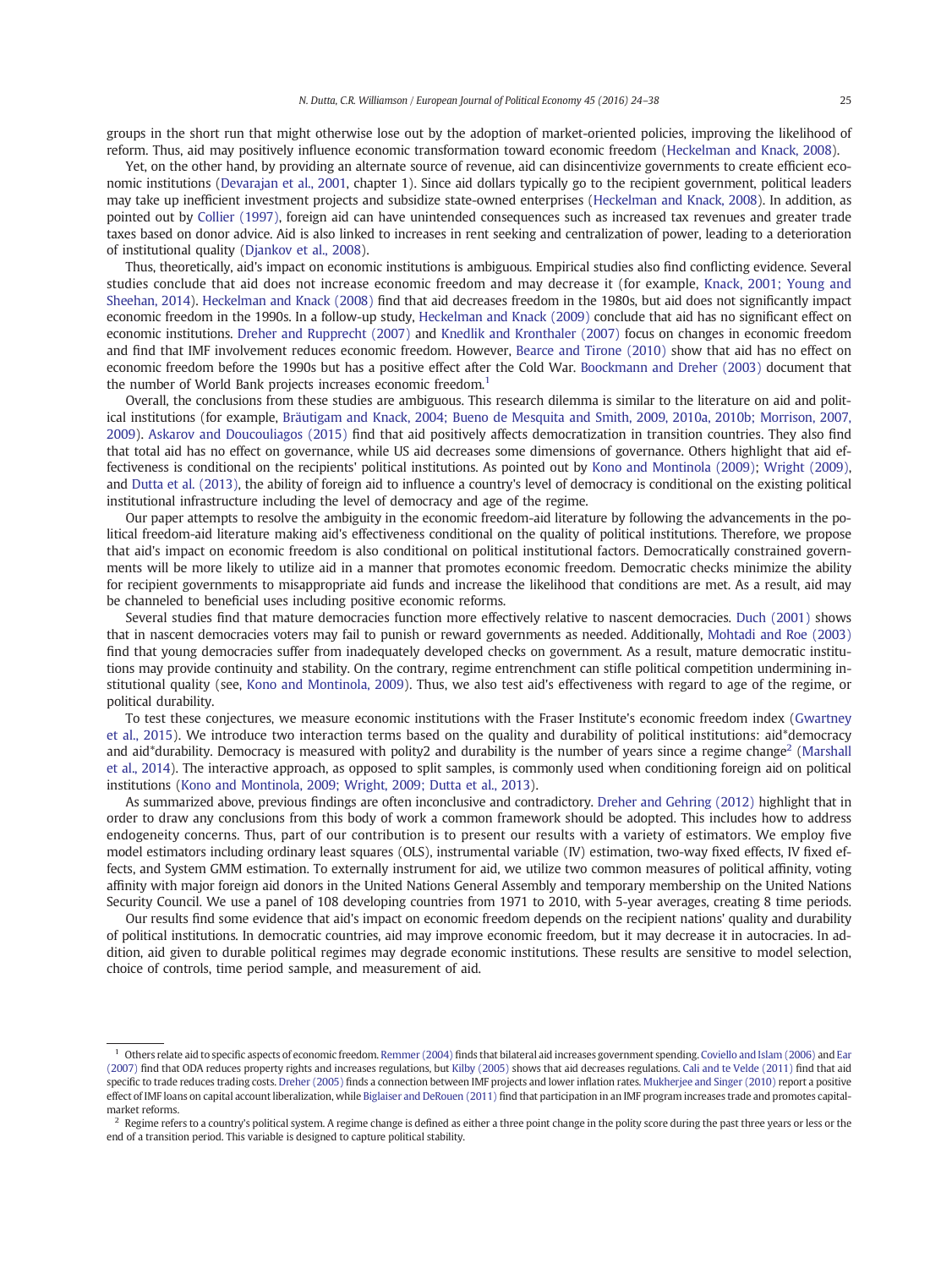Specifically, the results are sensitive to the manner in which endogeneity is addressed. $3$  The GMM results provide the strongest support for foreign aid's potential positive impact on economic freedom in democracies, but they also suggest that aid given to autocracies decreases economic freedom. When using IV estimations, our results also suggest that aid decreases economic freedom in autocracies, but in most IV regressions aid has no significant association with economic freedom in democracies. If IV provides a better mechanism for addressing endogeneity, our results suggest that aid may not positively influence economic freedom and could reduce it. However, given the political nature of our instruments, we note that the IV results could understate aid's effectiveness.

Collectively, our results suggest that aid responds differently depending on the political institutional context, and these results depend on the identification strategy. Thus, our findings support the lack of robustness across previous studies and highlight the difficulty in drawing strong policy conclusions.

#### 2. Data description and empirical methodology

#### 2.1. Data description

To measure economic institutions, we use an index of economic freedom collected from Gwartney et al. (2015). This index is our primary dependent variable. The economic freedom (EF) index ranges from 0 to 10 with a higher score reflecting greater economic freedom. The index is grouped into five broad components—size of governme[nt, monetary policy and](#page-14-0) price stability, legal structure and security of private property, freedom to trade without regulations, and regulation of credit, labor and business. We use the overall index for all main specifications but analyze the five sub-indices for robustness. As reported in Table 1, the mean for economic freedom is 6.6 with a standard deviation of 1.1. The lowest score is 3.2 with a maximum of 9.2.

Foreign aid is the main independent variable of interest. We use a broad measure of foreign aid, net official development assistance (ODA) as a percentage of gross national income (GNI) (WDI, 2015). ODA includes concessional l[oans](#page-3-0) [an](#page-3-0)d grants intended to improve welfare and economic development in recipient countries. ODA includes bilateral and multilateral aid collected by the Organization for Economic Cooperation and Development (OECD). Bilateral aid is reported to OECD from both DAC and non-DAC members. For any given year, the specific donors includ[ed](#page-14-0) [will](#page-14-0) [var](#page-14-0)y as data is self-reported from each agency.<sup>4</sup>

We lag aid by one five-year period as it can take several years for aid to be effective (Headey, 2008; Clemens et al., 2012). The mean of aid is 7.2 with a large standard deviation of 9.3. Aid ranges from −0.1 (Thailand in 2010) to 59.6 (Mozambique in 1995) indicating that some countries in our sample are repaying previous debts, while ot[hers receive large portions of aid. A](#page-14-0)s robustness, we use net disbursed official development assistance received by a country divided by population.

Our main conjecture is that aid's impact on economic freedom is conditional on political institutions. This includes the quality and age of the regime. We first employ a popular measure of the quality of political institutions, the polity2 variable (Democ) from Polity IV database (Marshall et al., 2014). The variable ranges from  $-10$  to  $+10$  with  $-10$  representing the strongest autocracy and +10 the strongest democracy. The mean is 2.7 with a standard deviation of 6.7. We also include a measure of political stability (Durable). This variable calculates the number of years since the most recent regime change, where regime refers to a country's political [system](#page-14-0) [and](#page-14-0) [a](#page-14-0) [regime](#page-14-0) change represents a three point change in the polity score in the past three years or less. Durable ranges from 0 to 194 with a mean of 23.5 and a standard deviation of 29.8. It is also collected from Polity IV (Marshall et al., 2014).

When choosing control variables, we follow the existing literature and employ variables that capture time varying heteroge[neity](#page-14-0) (for example, Heckelman and Knack, 2008; Bearce and Tirone, 2010; Biglaiser and DeRouen, 2011). Our be[nchmark](#page-14-0) control variables include GDP per capita, GDP growth, population growth, and male labor force participation rate. All controls are collected from WDI (2015).

As suggested by Boockmann and Dreher (2003) [economic](#page-14-0) [freedom](#page-14-0) [should](#page-14-0) [be](#page-14-0) [enhanced](#page-14-0) [in](#page-14-0) [th](#page-14-0)e presence of growth and prosp[erity. As a co](#page-14-0)untry gets richer, it might demand more economic freedom. Therefore, we include income measured as log of gross domestic pr[oduct \(GDP\) per capita \(2005 co](#page-13-0)nstant U.S. dollars) and the annual economic growth rate (Dreher and Rupprecht, 2007; Knedlik and Kronthaler, 2007; Heckelman and Knack, 2008; Biglaiser and DeRouen, 2011). Likewise, a growing population is more likely to demand economic freedom. Thus, we control for population growth (Young and [Sheehan, 2014\). In addit](#page-14-0)ion, as

<sup>&</sup>lt;sup>3</sup> These results are similar to recent findings on aid and growth as the literature lacks an accepted identifi[cation strategy. There is some](#page-14-0) evidence suggesting that aid relates positively to economic growth; others do not find any evidence of an association; and, finally, some conclude that aid in certain countries can be harmful. In addition, the aid-policy-growth connection is also weak. For the most recent work, see Rajan and Subramanian (2008); Clemens et al. (2012); Dreher et al. (2014), and Dreher and Langlotz (2015).

<sup>4</sup> The following list includes all potential donors included in our measure of ODA. DAC members as of 2010 include Australia, Austria, Belgium, Canada, Chile, Czech Republic, Denmark, Finland, France, Germany, Greece, Iceland, Ireland, Italy, Ja[pan, Korea, Luxembourg, Mexico,](#page-14-0) [Netherlands, New Zeal](#page-13-0)[and, Norway, Poland,](#page-14-0) Portugal, [Slovak Republic, Sloveni](#page-14-0)a, Spain, Sweden, Switzerland, United Kingdom, United States. Non-DAC members that report to OECD include Bulgaria, Croatia, Cyprus, Estonia, Hungary, Israel, Kazakhstan, Kuwait, Latvia, Liechtenstein, Lithuania, Malta, Romania, Russia, Saudi Arabia, Chinese Taipei, Thailand, Turkey, Timor Leste, United Arab Emirates. Multilateral institutions that report to OECD include Adaptation Fund, African Development Bank, African Development Fund, Arab Fund, Asian Development Bank, AsDB Special Funds, Arab Bank for Economic Development in Africa, Caribbean Development Bank, Climate Investment Funds, Council of Europe Development Bank, European Bank for Reconstruction and Development, EU Institutions, Food and Agriculture Organization, Global Alliance for Vaccines and Immunization, Global Environment Facility, Global Green Growth Institute, Global Fund International Bank for Reconstruction and Development, International Development Association Inter-American Development Bank, IDB Special Fund, IFAD, International Finance Corporation, IMF, Islamic Development Bank, Nordic Development Fund, OPEC Fund for International Development, OSCE, UNAIDS, UNDP, UNECE, UNFPA, UNHCR, UNICEF, UN Peacebuilding Fund, UNRWA, WFP, World Health Organization.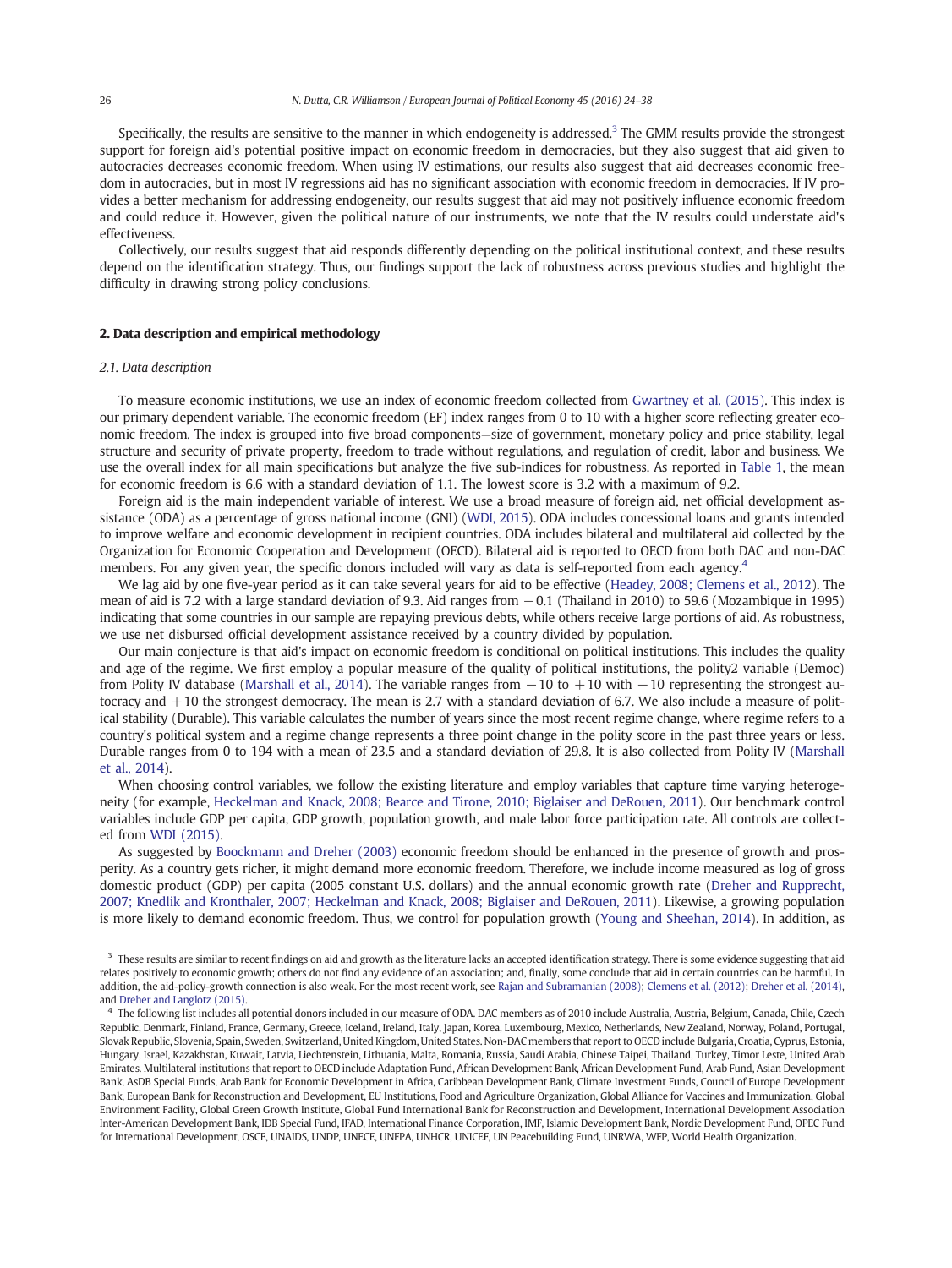<span id="page-3-0"></span>Summary Statistics

Economic Freedom is the overall index of Economic Freedom Index from Fraser Institute ranging from 0 to 10 with higher numbers representing greater economic freedom collected from Gwartney et al. (2015). Aid<sub>t −1</sub> is net disbursements of official development assistance (ODA) received by a country as a fraction of gross domestic national income (WDI, 2015), with t − 1 representing lagged by one period. Democ<sub>t − 1</sub> is Polity2 from the Polity IV database and the variable ranges from −10 to 10, with 10 representing a strong democracy (Polity IV, Marshall et al., 2014). Aid<sub>t -1</sub> ∗ Democ<sub>t − 1</sub> is an interaction created from Aid<sub>t − 1</sub> multiplied by Democ<sub>t − 1</sub>. GDP per capita<sub>t − 1</sub> [is log gross domestic pr](#page-14-0)oduct per capita, 2005 constant U.S. dollars. Pop. growth<sub>t − 1</sub> is the annual population growth rate (%), GDP growth<sub>t − 1</sub> is the annual growth [rate \(%\),](#page-14-0) LFPR (male)<sub>t −1</sub> is the percentage of male labor force participation, all collected from WDI (2014). Durable is the number of years since the most recent regime change (Polity IV, Marshall et al., 2014). Aid<sub>t - 1</sub> ∗ Durable<sub>t - 1</sub> is the interaction term of Aid<sub>t - 1</sub> times Durable<sub>t - 1</sub>. Aid<sub>t - 1</sub> \* Democ<sub>t - 1</sub> \* Durable<sub>t - 1</sub> is an interaction term of Aid<sub>t − 1</sub> times Democ<sub>t − 1</sub> times Durable<sub>t − 1</sub>. Arms imports  $pc$ <sub>t − 1</sub> is arms imports per capita, Trade<sub>t − 1</sub> is the sum of imports plus exports of goods and services as a share of gross domestic product, Resource rent<sub>t −1</sub> is total natural resources rents as a share of GDP, all collected from WDI (2014). UN votes with US<sub>t −1</sub>, UN votes with France<sub>t</sub> − 1, [UN votes with G](#page-14-0)B<sub>t</sub> − 1, UN votes with Italy<sub>t</sub> − 1, and UN votes with Japan<sub>t</sub> − 1 is United Nations voting in line with the United States, France, Great Britain, Italy, and Japan, respectively (Dreher and Sturm, 2012). UNSC<sub>t − 2</sub> is a dummy variable representing temporary membership on the United Nations Security Council, lagged two periods (Dreher et al., 2011).

| Variable                                          | Obs  | Mean   | St. Dev | Min          | Max    |
|---------------------------------------------------|------|--------|---------|--------------|--------|
| Economic freedom                                  | 492  | 6.6    | 1.1     | 3.2          | 9.2    |
| $\text{Aid}_{t-1}$                                | 437  | 7.2    | 9.3     | $-0.1$       | 59.6   |
| Democ <sub>t</sub> $-1$                           | 562  | 2.7    | 6.7     | $-10.0$      | 10.0   |
| $Aid_{t-1} * Democ_{t-1}$                         | 407  | $-1.4$ | 66.7    | $-475.6$     | 272.8  |
| GDP per capita $(\log)_{t=1}$                     | 1198 | 8503   | 12,824  | 123          | 82,775 |
| Pop. growth <sub>t = 1</sub>                      | 620  | 1.6    | 1.4     | $-4.1$       | 7.7    |
| GDP growth <sub>t <math>-1</math></sub>           | 586  | 3.5    | 3.9     | $-20.6$      | 30.8   |
| LFPR (male) <sub>t – 1</sub>                      | 616  | 80.5   | 6.5     | 59.5         | 95.2   |
| Durable <sub>t – 1</sub>                          | 566  | 23.5   | 29.8    | 0.0          | 194.0  |
| $\text{Aid}_{t-1}$ * Durable <sub>t - 1</sub>     | 411  | 92.5   | 208.5   | $-1.4$       | 2358.1 |
| Arms imports $pc_t = 1$                           | 1115 | 22.3   | 59.4    | $\mathbf{0}$ | 1033.3 |
| Trade <sub>t = 1</sub>                            | 600  | 76.9   | 46.7    | 0.6          | 383.7  |
| Resource rent <sub><math>r = 1</math></sub>       | 600  | 9.0    | 12.1    | 0.0          | 63.6   |
| UN votes with $US_{t-1}$                          | 1010 | 0.2    | 0.1     | 0.0          | 0.9    |
| UN votes with France <sub>t <math>-1</math></sub> | 1010 | 0.4    | 0.2     | 0.0          | 0.9    |
| UN votes with $GB_{t-1}$                          | 1010 | 0.4    | 0.2     | 0.0          | 0.9    |
| UN votes with Italy $_{t=1}$                      | 1010 | 0.5    | 0.2     | 0.0          | 1.0    |
| UN votes with Japan $_{t-1}$                      | 1010 | 0.5    | 0.1     | 0.0          | 0.9    |
| $UNSCt-2$                                         | 914  | 0.1    | 0.1     | 0.0          | 1.0    |

more individuals are employed and contribute to economic production, they may prefer additional economic freedoms. Therefore, we control for male labor force participation.

We further test our results to the inclusion of additional variables. These variables include arms imports per capita (Kilby, 2005), trade as a share of GDP (Coviello and Islam, 2006; Knedlik and Kronthaler, 2007), and resource rents as a share of GDP (Knedlik and Kronthaler, 2007; Young and Sheehan, 2014). All variables are collected from WDI (2015). We lag al[l expla](#page-14-0)natory variables by one period.

#### 2.2. Empirical methodology

Building on the previous literature, we first check the direct impact of foreign aid on economic freedom. We then proceed to test our main question – can aid's impact on economic freedom be enhanced by political institutions? We conjecture that aid's impact is conditional on the recipients' quality and durability of political institutional framework.

The foremost challenge we face is endogeneity with respect to foreign aid (Clemens et al., 2012; Dreher et al., 2014; Dreher and Langlotz, 2015). A country's level of economic freedom can be a determinant of aid inflows as donors often give aid to improve recipients' institutional quality. Thus, aid is likely to be endo[genous arising out of reverse causality. Furthe](#page-13-0)rmore, [endogeneity](#page-13-0) can also be present due to omitted variable bias. To help address identification, we employ five estimators including ordinary least squares (OLS), instrumental variable (IV) estimation, two-way fixed effects, IV fixed effects, and System GMM. We treat aid and the interaction terms as endogenous, instrumenting with external instruments and generated instruments via moment conditions for the dynamic panel estimators. All variables are lagged by one period and each specification includes period dummies and the benchmark controls.

In order to find valid external instruments for foreign aid, we turn to recent findings in the aid-growth literature (Dreher et al., 2014; Dreher and Langlotz, 2015). A subset of studies employ instruments based on geopolitical importance of the recipient country. Dreher and Gehring (2012) suggests that 'properly controlling for the potential endogeneity of aid to f[reedom provi](#page-14-0)des an [important avenue for add](#page-14-0)itional research...and political variables like temporary membership in the United Nations Security Coun[cil \(Kuziemko and Werke](#page-14-0)r, 2006; Dreher et al., 2009a, 2009b) or voting in line with donors in the United Nations General Assembly (Carter and Stone, 2010) might also prove useful' (237).

[Therefore, we use both variables as instruments, vo](#page-14-0)ting alignment with major donors in the United Nations General Assembly (UNGA) (Bjørnskov, 2013; Midtgaard et al., 2014; Creasey et al., 2015) and temporary membership in the United Nations Security [Council](#page-13-0) [\(UNSC\)](#page-13-0) [\(Chri](#page-13-0)stensen et al., 2011; Breitwieser and Wick, 2016).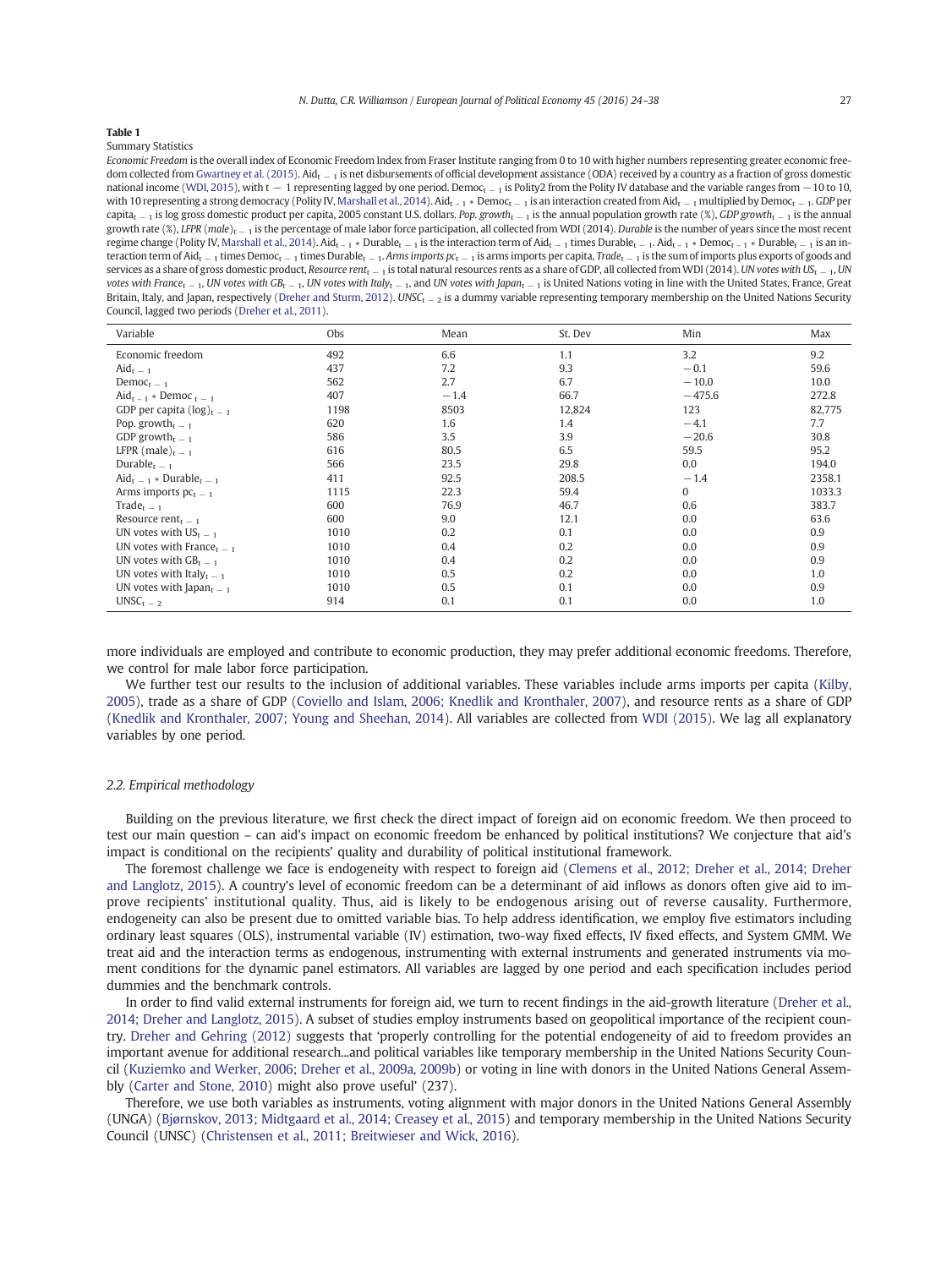Our first set of instruments, voting coincidence with major aid donors in the UNGA, captures bilateral political alignment as similar voting behavior with a major aid donor could warrant additional aid inflows to the recipient country. Previous works support this conjecture arguing that voting with major donors signals that the potential recipient country is like-minded. As a result, that country is more likely to receive aid (Bjørnskov, 2013; Midtgaard et al., 2014; Creasey et al., 2015). Thus, we use the share of key votes in the UNGA that are in line with the voting patterns of the United States, Great Britain, Japan, Italy, or France as instruments for foreign aid.5 All variables are lagged one period and data are collected from Dreher and Sturm (2012).

Our second instrument is a du[mmy](#page-13-0) [variable](#page-13-0) [that](#page-13-0) [represents](#page-13-0) [temporary](#page-13-0) [membership](#page-13-0) [on](#page-13-0) [the](#page-13-0) UNSC, lagged two periods (Dreher et al., 2011). Prior literature shows that temporary members receive substantial additional aid dollars while serving on the UNSC (Kuziemko and Werker, 2006; Dreher et al., 2009a, 2009b). This result is similar [to](#page-14-0) [UNGA](#page-14-0) [voting](#page-14-0) [behavior](#page-14-0) if temp[orary me](#page-14-0)mbers [are v](#page-14-0)iewed as aligning with potential aid donors.

[Our instruments are arguably excludable; howe](#page-14-0)ver, due to political favoritism these variables may influence aid effectiveness (Kilby and Dreher, 2010). Aid allocated based on political partiality may lead to donors approving lower quality projects and requiring fewer conditions in favor of economic reform. If so, aid may deteriorate the quality of institutions (Bueno de Mesquita and Smith, 2010a, 2010b; Nooruddin and Vreeland, 2010; Biglaiser and DeRouen, 2011; Dreher et al., 2014). Therefore, political biases [can](#page-14-0) [reduce](#page-14-0) [the](#page-14-0) [ef](#page-14-0)fectiveness of aid decreasing the likelihood that aid will enhance economic free[dom. As such, politically](#page-13-0) based [instruments generalize the Local Average Treatment Effect \(LATE\) to represent all aid, not just](#page-13-0) politically driven aid. If so, our estimates represent a lower bound and may understate the effects of overall aid. We believe this could at least partially explain why our results using IV estimation is less positive than the findings using GMM estimation.

We instrument aid with UN voting in line with major donors and a UNSC membership dummy variable. When we include an interaction term in our model, we create additional instruments by multiplying the interaction term times each instrument.<sup>6</sup> Thus, our specifications are always over-identified. First stage results from Tables 2 and 3 are reported in Appendix A1. The adjusted Rsquares are consistently above the 0.20 suggested threshold in all specifications. For the majority of specifications, the F-statistic is above its suggested threshold of 10. However, it falls below 10 (F-statistic  $=$  5 in Table 2 and F-statistic  $=$  9 in Table 3) in the two fixed effects specifications. This possibly indicates that ou[r](#page-5-0) [instruments](#page-5-0) [a](#page-5-0)re weak. The H[ansen](#page-11-0) [J-statist](#page-11-0)ics, reported at the bottom of each table, suggest that over identification restrictions for the instruments are met.

Finally, we employ System Generalized Method of Moments (GMM) est[imators.](#page-5-0) As pointed out by Mu[rray](#page-6-0) [\(20](#page-6-0)06) and Baum (2008), the finite-sample properties of IV estimates are problematic. Furthermore, as argued by Clemens et al. (2012), IV estimators may not be an improvement over OLS estimators since our instruments could be weak. Pers[son and Tabellin](#page-14-0)i (2006) note the difficulty in finding efficient, time varying instruments that are strictly exogenous. Thus, [an alternative to IV e](#page-13-0)stima[tion](#page-13-0) [is](#page-13-0) GMM estimators (see, Bergh and Nilsson, 2010, for example).

By generating instruments via moment conditions, GMM estimation takes into ac[count](#page-14-0) [endogeneity](#page-14-0) [concerns.](#page-14-0) [T](#page-14-0)reating aid and the interaction terms as endogenous, we employ System GMM estimators using the levels of the equation to obtain a system of two equations – [one](#page-13-0) [differenced](#page-13-0) [a](#page-13-0)nd one in levels.<sup>7</sup> We use System GMM over Difference GMM since the former exploits additional moment conditions (see, Mishra and Newhouse, 2009). In addition, System GMM avoids inconsistent estimators as these instruments are not correlated with the error term (Arellano and Bond, 1991; Arellano and Bover, 1995). However, Bazzi and Clemens (2013) argue that GMM estimators should be interpreted with caution since excludability is unlikely.

Thus, we use multipl[e](#page-14-0) [estimation](#page-14-0) [techniques](#page-14-0) [in](#page-14-0) [a](#page-14-0)n attempt to not skew the findings since each model c[ontains po](#page-13-0)tential biases. In addition, part of our contribution to [the](#page-13-0) [literature](#page-13-0) [is](#page-13-0) [presenting](#page-13-0) [the](#page-13-0) [results](#page-13-0) [with](#page-13-0) [a](#page-13-0) [variety](#page-13-0) of estimators in order to pro[vide](#page-13-0) [com](#page-13-0)parable findings. By using OLS, fixed effects, IV estimations, and System GMM, we provide insight into previous findings as well as attempt to provide soundness to our results.

As mentioned above, we first test aid's direct impact on economic freedom. Next, we test aid's impact conditional on political institutions. To do so, we introduce two different interaction terms into the model. We prefer this methodology over splitting our dataset into somewhat arbitrary sub-samples in order to more easily interpret the coefficients. Therefore, we test the following reduced form equation:

$$
EF_{it} = \alpha_0 + \alpha_1 EF_{it-1} + \alpha_2 A id_{it-1} + \alpha_3 Pol \; Inst._{it-1} + \alpha_4 (Aid * Pol \; Inst.)_{it-1} + X_{it-1} \beta + \gamma \theta_t + \epsilon_{it}
$$

All variables represent country i in period t. EF<sub>it</sub> stands for economic freedom and EF<sub>it−1</sub> represents economic freedom in period t−1.  $\alpha_1$  captures the persistence of the dependent variable. Aid<sub>it−1</sub> represents net official development assistance inflows lagged one period. Pol.Inst.<sub>it-1</sub> represents political institutions, either democracy or durable, lagged one period.  $\text{Aid}_{it-1}$  ∗ Pol.Inst.<sub>it − 1</sub> denotes one of the two interaction terms, lagged one period: Aid times democracy Aid<sub>it − 1</sub> ∗ Democ $i_{t-1}$  and aid times durable Aid<sub>it − 1</sub> \* Durable<sub>it − 1</sub>.  $X_{it-1}$  represents the vector of control variables, lagged one period.  $\theta_t$  is the vector for period dummies and ε<sub>it</sub> is the random error term. To provide interpretation, we calculate the marginal impact of aid by  $\frac{\delta EF_{it}}{\delta A id_{it}} = \alpha_2 + \alpha_4$  Pol.Inst.<sub>it−1</sub>.

[We use the ST](#page-14-0)ATA command xtdpdsys with a two-step estimator for the Windmeijer correction.

<sup>&</sup>lt;sup>5</sup> Following Kilby (2009), key votes are United Nations votes that appear on the U.S. State Department's list, Voting Practices in the United Nations, which are designated as important votes to the United States.

<sup>6</sup> Several recent and innovative papers provide support for the excludability of these instruments (see, Werker et al., 2009; Ahmed, 2013; Nunn and Qian, 2014; Dreh[er and Langlo](#page-14-0)tz, 2015). They create alternative identification strategies using interactions between an excludable instrument and a potentially endogenous variable. Although we are multiplying the endogenous aid variable and a political institutions variable by the exogenous instrument (UN votes or UNSC membership), the newly constructed instruments for the interaction terms should remain excludable since they [include the original excludable ins](#page-14-0)truments.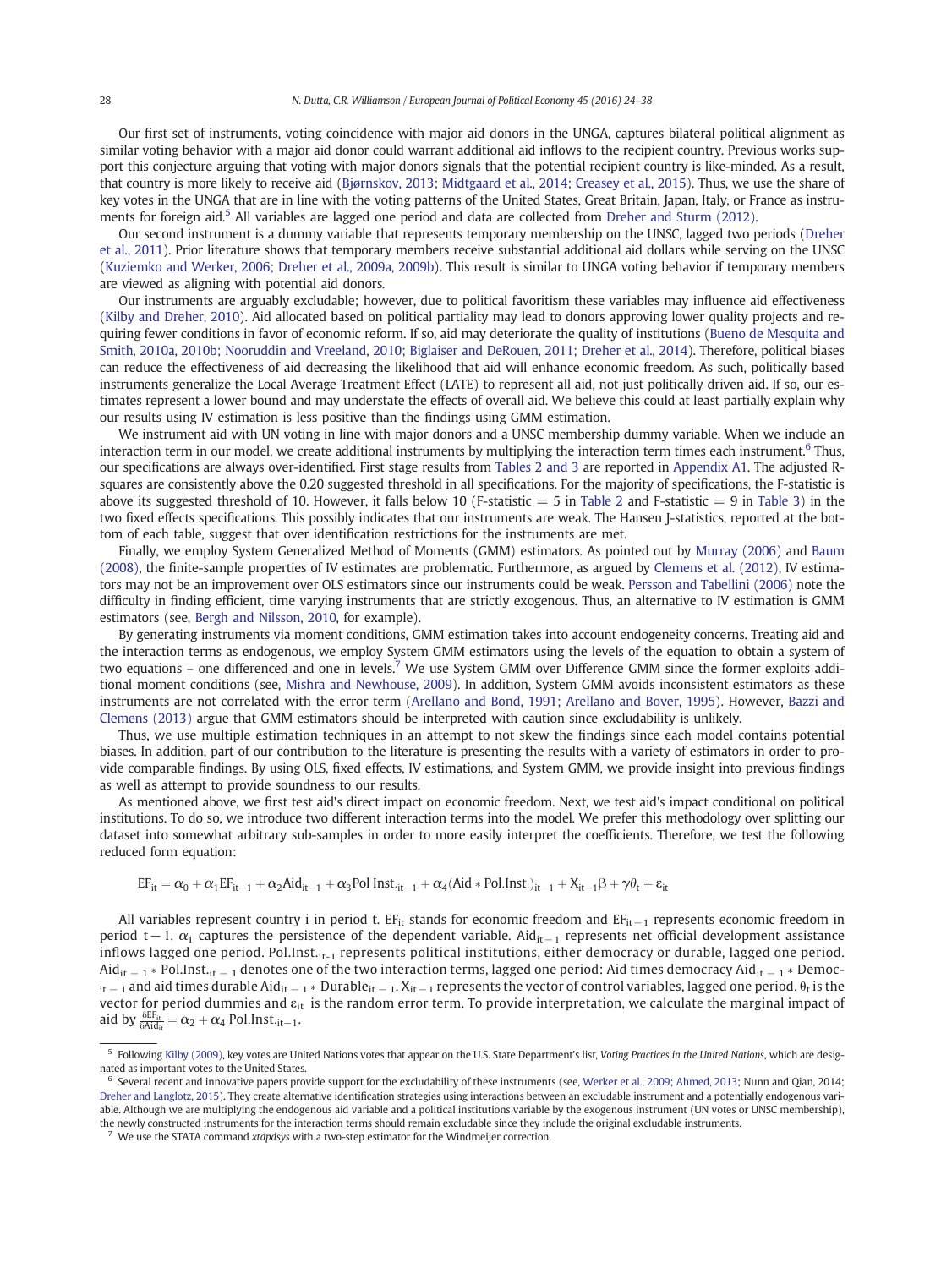<span id="page-5-0"></span>Impact of aid on economic freedom.

Dependent variable is economic freedom (EF). Period dummies are included in all specifications. Robust standard errors clustered by country are reported in parentheses. \*\*\*, \*\* and \* denote significance at 1%, 5%, and 10%, respectively.

|                              | (1)                      | (2)            | (3)                      | (4)                      | (5)                      |
|------------------------------|--------------------------|----------------|--------------------------|--------------------------|--------------------------|
|                              | <b>OLS</b>               | IV             | <b>FE</b>                | FE IV                    | <b>GMM</b>               |
| $EF_{t\,-\,1}$               | $0.706***$               | $0.718***$     | $0.240***$               | $0.204**$                | $0.583***$               |
|                              | (0.05)                   | (0.06)         | (0.06)                   | (0.09)                   | (0.04)                   |
| Aid $_{\rm t \, - \, 1}$     | 0.008                    | 0.016          | 0.010                    | $-0.033$                 | $-0.003$                 |
|                              | (0.01)                   | (0.02)         | (0.01)                   | (0.04)                   | (0.003)                  |
| GDP per cap. $(\log)_{t=1}$  | 0.079                    | 0.111          | $-0.511**$               | $-0.810**$               | $-0.034$                 |
|                              | (0.05)                   | (0.08)         | (0.19)                   | (0.25)                   | (0.05)                   |
| Democ <sub>t</sub> $=$ 1     | $0.019**$                | $0.019**$      | $0.044***$               | $0.046***$               | $0.045***$               |
|                              | (0.01)                   | (0.01)         | (0.01)                   | (0.01)                   | (0.01)                   |
| Pop. Growth <sub>t = 1</sub> | $-0.020$                 | $-0.019$       | 0.003                    | $-0.047$                 | $-0.086***$              |
|                              | (0.03)                   | (0.03)         | (0.03)                   | (0.07)                   | (0.01)                   |
| GDP Growth <sub>t = 1</sub>  | 0.014                    | 0.014          | 0.013                    | 0.022                    | 0.00001                  |
|                              | (0.001)                  | (0.01)         | (0.01)                   | (0.02)                   | (0.01)                   |
| LFPR (male) $_{t=1}$         | $-0.002$                 | $-0.001$       | $-0.022$                 | $-0.025$                 | $-0.022***$              |
|                              | (0.00)                   | (0.01)         | (0.01)                   | (0.02)                   | (0.01)                   |
| Constant                     | 2.412                    | 1.241          | 9.954***                 | $\overline{\phantom{0}}$ | 4.900***                 |
|                              | (1.47)                   | (1.08)         | (1.70)                   |                          | (0.82)                   |
| Period dummies               | Yes                      | Yes            | Yes                      | Yes                      | Yes                      |
| Country dummies              | N <sub>o</sub>           | N <sub>o</sub> | Yes                      | Yes                      | N <sub>o</sub>           |
| Observations                 | 303                      | 294            | 303                      | 290                      | 304                      |
| Adj. $R^2$                   | 0.72                     | 0.71           | 0.51                     | 0.21                     | $\overline{\phantom{0}}$ |
| Number of countries          | 81                       | 80             | 81                       | 76                       | 82                       |
| Number of instruments        |                          | 6              | $\overline{\phantom{0}}$ | 6                        | 50                       |
| Hansen J/Sargan p-value      | $\overline{\phantom{0}}$ | 0.23           | $\overline{\phantom{0}}$ | 0.36                     | 0.39                     |
| Auto-correlation p-value     |                          | -              |                          |                          | 0.20                     |
| $r = \frac{n}{1}$            |                          |                |                          |                          | 1.64                     |

Our dataset includes a panel of up to 108 developing countries spanning from 1971 to 2010. We construct the panel using 5 year averages creating 8 time periods. For example, time period 1 is averaged from 1971 to 1975, time period 2 is averaged from 1976 to 1980, and so on.<sup>8</sup> All data are constructed in this manner except economic freedom. Economic freedom is only available every 5 years from 1970 to 2000. Accordingly, the 1975 value of the economic freedom index is assigned to period 1, 1980 is assigned to period 2, and so on through period 6. From 2000 onwards, economic freedom is available annually. Thus, period 7 averages economic freedom from 2001 to 2005 and period 8 averages economic freedom from 2006 to 2010. Economic freedom, lagged one period, is included in all specifications. Table 1 describes all variables and data sources.

#### 3. Main empirical results

#### 3.1. Baseline results

Recall, that we use five different model estimations. Columns (1) to (5) report the estimates for ordinary least squares (OLS), instrumental variable (IV), fixed effects (FE), fixed effects with instrumental variable (FE IV), and System GMM (GMM), respectively. Period dummies are included in all specifications. We also include democracy and the benchmark control variables. We use robust standard errors clustered by country.

Our baseline specification tests the direct impact of aid on economic freedom. The results are presented in Table 2. We find that the coefficient of aid is not significant irrespective of what estimation model is employed. The sign of aid changes depending on model selection. This provides support that aid does not directly impact economic freedom. This non-result finding is similar to previous works where aid does not significantly impact economic freedom (see, Knedlik and Kronthaler, 2007; Bearce and Tirone, 2010).

In terms of the controls, democracy has a strong positive impact on economic freedom across all five models. This suggests that a more democratic country tends to have higher levels of economi[c](#page-14-0) [freedom.](#page-14-0) [Most](#page-14-0) [of](#page-14-0) [the](#page-14-0) [other](#page-14-0) [control](#page-14-0) [variables](#page-14-0) [are](#page-14-0) insignificant with a few exceptions. GDP per capita is negative and significant when controlling for country dummies (columns 3 and 4) and population growth and male labor force are both negative and significant in the GMM specification.

The adjusted R-squareds range from 0.21 (FE IV) to 0.72 (OLS). Hansen J p-values for IV estimations and Sargan test p-values for System GMM show that the null cannot be rejected and, thus, indicate that the exclusion restrictions for the instruments have been met. We report the corresponding p-values signifying the validity of the exclusion restrictions in all tables. Additionally, in the case of System GMM, the p-values testing for second order autocorrelation suggest that our model is not susceptible to second

<sup>8</sup> The 8 time periods are 1971–1975, 1976–1980, 1981–1985, 1986–1990, 1991–1995, 1996–2000, 2001–2005 and 2006–2010.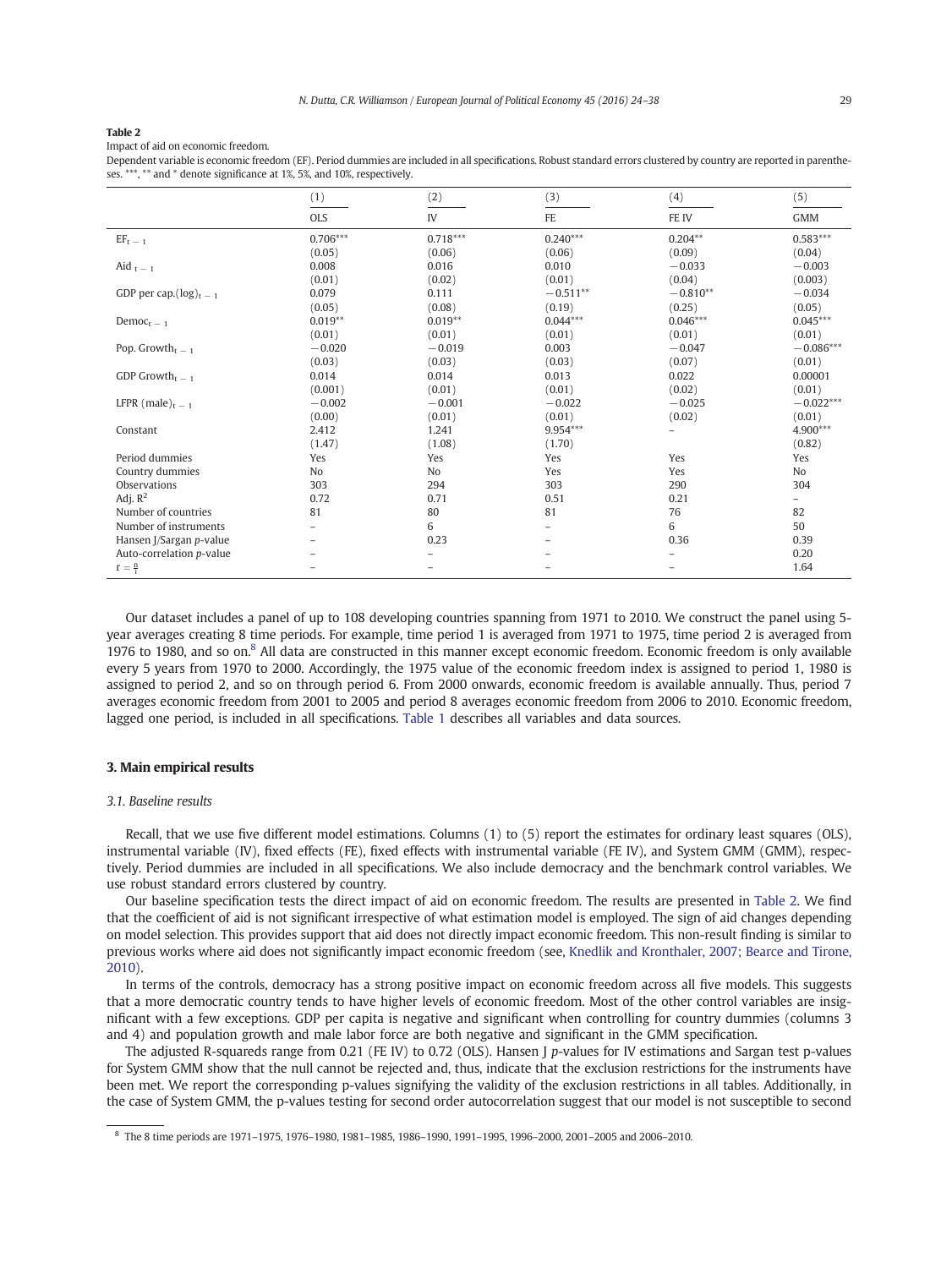<span id="page-6-0"></span>Economic freedom, foreign aid and democracy interactions.

Dependent variable is economic freedom (EF). Period dummies are included in all specifications. Robust standard errors clustered by country are reported in parentheses. \*\*\*, \*\* and \* denote significance at 1%, 5%, and 10%, respectively.

|                                         | (1)                      | (2)               | (3)                      | (4)                      | (5)                      |
|-----------------------------------------|--------------------------|-------------------|--------------------------|--------------------------|--------------------------|
|                                         | <b>OLS</b>               | IV                | FE                       | FE IV                    | <b>GMM</b>               |
| $EF_{\rm t}$ $=$ $_1$                   | $0.706***$               | $0.683***$        | $0.237***$               | $0.219**$                | $0.541***$               |
|                                         | (0.04)                   | (0.05)            | (0.06)                   | (0.07)                   | (0.02)                   |
| Aid $_{t-1}$                            | 0.009                    | $-0.008$          | 0.013                    | $-0.012$                 | 0.0003                   |
|                                         | (0.01)                   | (0.01)            | (0.01)                   | (0.01)                   | (0.002)                  |
| $\text{Aid}_{t-1} * \text{DemoC}_{t-1}$ | $0.002***$               | $0.002***$        | $0.002***$               | $0.001**$                | $0.003***$               |
|                                         | (0.001)                  | (0.00)            | (0.001)                  | (0.00)                   | (0.0003)                 |
| GDP per cap. $(\log)_{t=1}$             | $0.09*$                  | 0.018             | $-0.395**$               | $-0.641**$               | $0.066***$               |
|                                         | (0.05)                   | (0.06)            | (0.19)                   | (0.20)                   | (0.02)                   |
| Democ <sub>t</sub> $-1$                 | 0.007                    | 0.005             | $0.024*$                 | $0.029**$                | $0.016***$               |
|                                         | (0.01)                   | (0.01)            | (0.01)                   | (0.01)                   | (0.01)                   |
| Pop. Growth <sub>t = 1</sub>            | $-0.037$                 | $-0.049$          | $-0.014$                 | $-0.042$                 | $-0.105***$              |
|                                         | (0.03)                   | (0.04)            | (0.03)                   | (0.03)                   | (0.01)                   |
| GDP Growth <sub>t = 1</sub>             | 0.015                    | 0.017             | 0.014                    | 0.020                    | $0.008*$                 |
|                                         | (0.01)                   | (0.01)            | (0.01)                   | (0.01)                   | (0.004)                  |
| LFPR (male) $_{t=1}$                    | $-0.002$                 | $-0.003$          | $-0.027**$               | $-0.028**$               | $-0.017***$              |
|                                         | (0.00)                   | (0.01)            | (0.01)                   | (0.01)                   | (0.004)                  |
| Constant                                | $1.719***$               | 2.324**           | $9.611***$               | $\overline{\phantom{0}}$ | $3.989***$               |
|                                         | (0.56)                   | (0.74)            | (1.65)                   |                          | (0.41)                   |
| Period dummies                          | Yes                      | Yes               | Yes                      | Yes                      | Yes                      |
| Country dummies                         | No                       | No                | Yes                      | Yes                      | No                       |
| Observations                            | 303                      | 294               | 303                      | 290                      | 304                      |
| Adj. $R^2$                              | 0.73                     | 0.71              | 0.53                     | 0.32                     | $\overline{\phantom{a}}$ |
| Number of countries                     | 81                       | 80                | 81                       | 76                       | 82                       |
| Number of instruments                   | $\overline{\phantom{0}}$ | 12                | $\overline{\phantom{0}}$ | 12                       | 69                       |
| Hansen J/Sargan p-value                 |                          | 0.35              |                          | 0.14                     | 0.33                     |
| Auto-correlation p-value                |                          | $\qquad \qquad -$ | $\overline{\phantom{0}}$ | $\overline{\phantom{m}}$ | 0.12                     |
| $r = \frac{n}{1}$                       | $\overline{\phantom{0}}$ | $\overline{a}$    | $\overline{\phantom{0}}$ | $\overline{\phantom{0}}$ | 1.19                     |
| Marginal effects                        |                          |                   |                          |                          |                          |
| 10th percentile of Democ                | $-0.01$                  | $-0.03***$        | $-0.001$                 | $-0.02**$                | $-0.02***$               |
|                                         | (0.01)                   | (0.01)            | (0.01)                   | (0.01)                   | (0.002)                  |
| 90th percentile of Democ                | $0.03***$                | 0.02              | $0.03***$                | 0.002                    | $0.03***$                |
|                                         | (0.01)                   | (0.01)            | (0.01)                   | (0.01)                   | (0.004)                  |
| Mean of Democ                           | $0.02**$                 | $-0.002$          | $0.02*$                  | $-0.008$                 | $0.004***$               |
|                                         | (0.01)                   | (0.01)            | (0.01)                   | (0.01)                   | (0.002)                  |

order autocorrelation (Roodman, 2009a). We report the number of instruments as well as the 'r', the ratio of countries to instruments. The ratio is greater than one indicating that the assumptions for second order autocorrelation and overidentifying restrictions tests are not violated. In addition, the ratio also suggests that our estimates are not prone to Type I error, generating significant corr[elations](#page-14-0) [even](#page-14-0) [if](#page-14-0) [th](#page-14-0)ere is no underlying association (Roodman, 2009b; Asiedu and Lien, 2011).

#### 3.2. Main results

From Table 3 onward, we explore our main conjecture exploring aid's impact conditional on political institutions. First, we explore aid's impact conditional on democracy. Similar to Table (2), we employ all estimation strategies. The results are presented in Table 3. We find the coefficient of the interaction term, Aid ∗ Democ, is positive and significant in all five specifications.

To calculate economic significance, we estimate the marginal impacts reported at the bottom of the table. We estimate  $\frac{\delta EF_{it}}{\delta Adi_{it}}$ the 10th percentile, 90th percentile and the mean of democracy for our sample of countries. As suspected, aid's impact depends on the strength of democratic institutions. In autocratic countries at the 10th percentile of polity2 with a score of about −8.2 (for example, Morocco), the marginal impact of aid is negative in all specifications and significant in the IV, fixed effect IV, and GMM specification. For example, a 10 percentage point increase in aid, almost one standard deviation, can reduce economic freedom by 0.2 or 0.3 units, depending on the specification. This is roughly between a 1/5th to 1/4th standard deviation decrease. Although the size of the effect is relatively small, aid given to countries without democratic checks can potentially decrease economic freedom.

For countries at the 90th percentile, or a score of 10 (Mauritius in 2000),  $\frac{\delta EF_{\text{it}}}{\delta \text{Aid}_{\text{it}}}$  is positive in all five models and significant in three. Using the GMM specification as an example, a 10 percentage point increase in foreign aid enhances economic freedom by about 0.3 units. This suggests that aid is channeled toward enhancing economic freedom under democratic checks. Countries at the mean of democracy, a 2.7 polity2 score, have mixed results. The OLS, fixed effects, and GMM specifications follow a similar pattern as those at the 90th percentile, but with smaller size coefficients. The marginal effects from the IV estimations are negative but insignificant.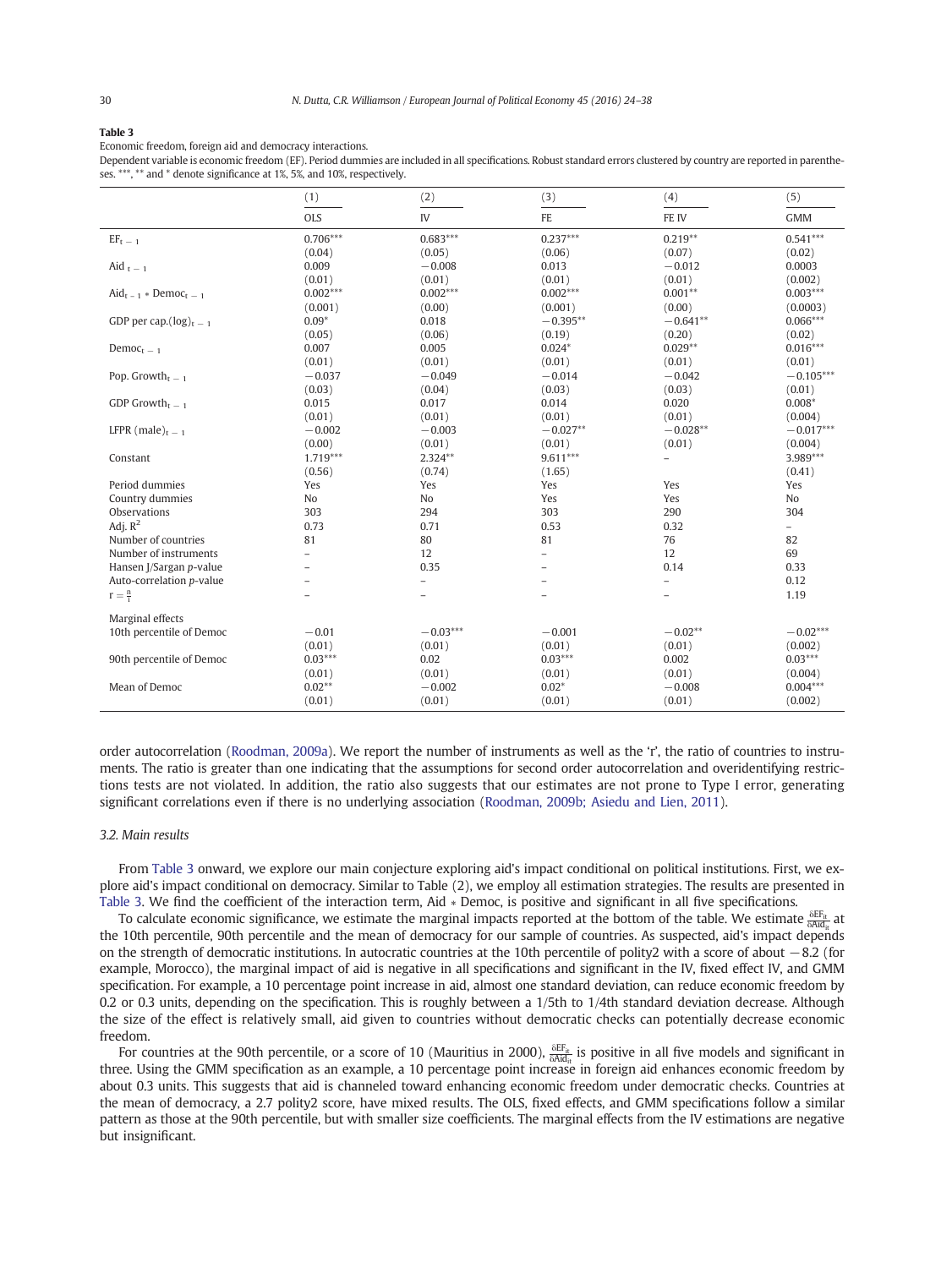Economic Freedom, Foreign Aid and Durable Interactions

Dependent variable is Economic Freedom (EF). Period dummies are included in all specifications. Robust standard errors clustered by country are reported in parentheses. \*\*\*, \*\* and \* denote significance at 1%, 5%, and 10%, respectively.

|                                               | (1)                      | (2)        | (3)                      | (4)                      | (5)         |
|-----------------------------------------------|--------------------------|------------|--------------------------|--------------------------|-------------|
|                                               | <b>OLS</b>               | IV         | FE                       | FE IV                    | <b>GMM</b>  |
| $EF_{\rm t}$ $=$ $_1$                         | $0.725***$               | $0.762***$ | $0.255***$               | $0.237**$                | $0.567***$  |
|                                               | (0.04)                   | (0.05)     | (0.06)                   | (0.07)                   | (0.02)      |
| $\text{A} \text{id}_{t-1}$                    | $0.020**$                | $0.055***$ | $0.018*$                 | $-0.007$                 | $0.009***$  |
|                                               | (0.01)                   | (0.02)     | (0.01)                   | (0.02)                   | (0.002)     |
| $\text{Aid}_{t-1}$ * Durable <sub>t - 1</sub> | $-0.001**$               | $-0.003**$ | $-0.001**$               | $-0.0002$                | $-0.001***$ |
|                                               | (0.0004)                 | (0.00)     | (0.00)                   | (0.001)                  | (0.0001)    |
| GDP per cap. $(\log)_{t=1}$                   | 0.073                    | $0.136*$   | $-0.333$                 | $-0.579**$               | $0.104***$  |
|                                               | (0.05)                   | (0.08)     | (0.23)                   | (0.21)                   | (0.02)      |
| $Democt-1$                                    | $0.014**$                | 0.008      | $0.030**$                | $0.035***$               | $0.024***$  |
|                                               | (0.01)                   | (0.01)     | (0.01)                   | (0.01)                   | (0.004)     |
| Pop. Growth <sub>t <math>-1</math></sub>      | $-0.042$                 | $-0.067*$  | $-0.016$                 | $-0.026$                 | $-0.120***$ |
|                                               | (0.04)                   | (0.04)     | (0.03)                   | (0.03)                   | (0.01)      |
| GDP Growth <sub>t <math>-1</math></sub>       | 0.012                    | 0.014      | 0.011                    | 0.016                    | $-0.003$    |
|                                               | (0.01)                   | (0.01)     | (0.01)                   | (0.01)                   | (0.004)     |
| LFPR (male) $_{t=1}$                          | $-0.002$                 | $-0.001$   | $-0.022$                 | $-0.024*$                | $-0.020***$ |
|                                               | (0.00)                   | (0.01)     | (0.01)                   | (0.01)                   | (0.004)     |
| Durable $_{t=1}$                              | 0.002                    | $0.008**$  | $-0.004$                 | $-0.006$                 | $-0.009***$ |
|                                               | (0.00)                   | (0.00)     | (0.01)                   | (0.01)                   | (0.002)     |
| Constant                                      | $1.791***$               | 0.532      | $8.727***$               | $\overline{\phantom{0}}$ | $4.049***$  |
|                                               | (0.59)                   | (0.83)     | (1.83)                   |                          | (0.404)     |
| Period dummies                                | Yes                      | Yes        | Yes                      | Yes                      | Yes         |
| Country dummies                               | No                       | No         | Yes                      | Yes                      | No          |
| Observations                                  | 303                      | 294        | 303                      | 290                      | 304         |
| Adj. $R^2$                                    | 0.73                     | 0.69       | 0.52                     | 0.32                     | -           |
| Number of countries                           | 81                       | 80         | 81                       | 76                       | 82          |
| Number of instruments                         | $\overline{\phantom{0}}$ | 12         | $\overline{\phantom{0}}$ | $\overline{4}$           | 70          |
| Hansen J/Sargan p-value                       |                          | 0.40       | $\overline{\phantom{0}}$ | 0.57                     | 0.32        |
| Auto-correlation p-value                      |                          | ۳          | L,                       | $\overline{\phantom{0}}$ | 0.15        |
| $r = \frac{n}{i}$                             |                          |            |                          |                          | 1.11        |
| Marginal effects                              |                          |            |                          |                          |             |
| 10th percentile of durable                    | $0.02**$                 | $0.05***$  | 0.02                     | $-0.01$                  | $0.004***$  |
|                                               | (0.01)                   | (0.02)     | (0.01)                   | (0.02)                   | (0.002)     |
| 90th percentile of durable                    | $-0.05$                  | $-010***$  | $-0.02$                  | $-0.02$                  | $-0.05***$  |
|                                               | (0.02)                   | (0.04)     | (0.02)                   | (0.02)                   | (0.004)     |
| Mean of durable                               | $-0.01$                  | $-0.01$    | 0.001                    | $-0.01$                  | $-0.02***$  |
|                                               | (0.01)                   | (0.01)     | (0.01)                   | (0.01)                   | (0.002)     |

Next, we examine our second channel, regime age or durability. As mentioned, mature political institutions can be beneficial for development of a country providing continuity and stability. However, regime entrenchment can also stifle political competition undermining development and institutional quality (see, Kono and Montinola, 2009). Thus, we check aid's effectiveness with regard to political durability. To do so, we use the interaction term between aid times durable.

The results are presented in Table 4. For OLS, IV, fi[xed effects, and System GM](#page-14-0)M, the sign of the interaction term is negative and significant. This suggests that political durability may follow an entrenchment story where aid possibly decreases the quality of economic institutions in older regimes.

For the OLS, IV, and GMM specifications, the marginal effect is positive and significant at low levels of durability (the 10th percentile or approximately 2 years). This suggests that aid can potentially improve economic freedom in younger regimes; however, the size of the impact is relatively small. In addition, according to the IV and GMM specifications, as durability rises, the impact of aid on economic freedom becomes negative and significant. This occurs at the mean level of durability, about 23 years, in the GMM specification, or at 90th percentile, 54 years, in the IV regression. Both fixed effects estimations do not report any significant marginal effects of aid conditional on durability.

Collectively, our results provide some indication that democracy can channel aid into increasing economic freedom, but aid given to durable political regimes may be used in a manner that decreases economic freedom.

#### 4. Robustness analysis

To provide robustness to our analysis, we provide several sensitivity checks to our main findings. Aid's strongest impact is from the Aid ∗ democracy interaction specifications from Table 3. Therefore, we test the robustness of these specifications in order to provide the most generous opportunity for the impact of foreign aid. Our robustness checks include additional control variables, changes in economic freedom, and post-C[old War](#page-6-0) estimations.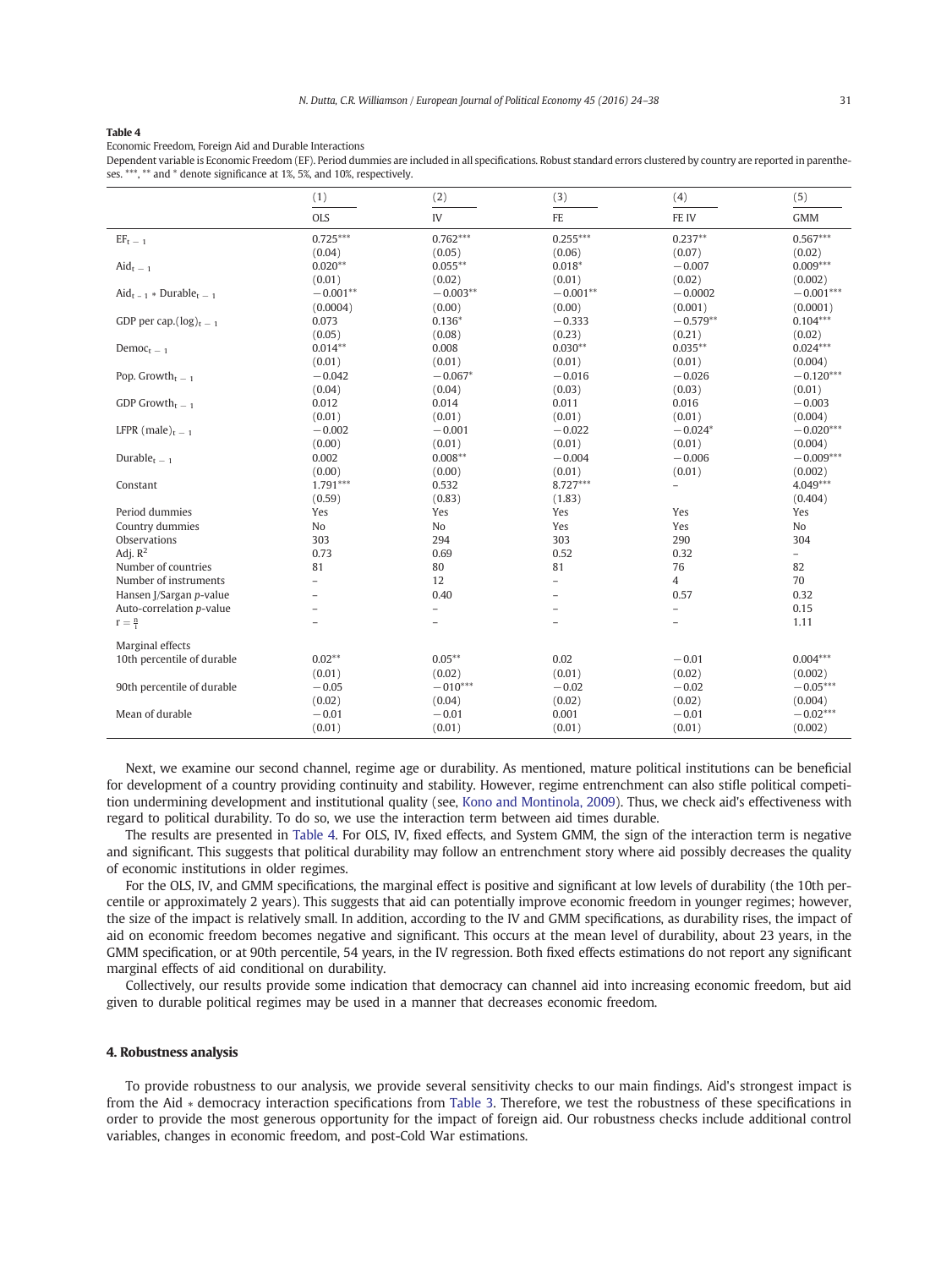We include additional variables to the standard controls that might impact economic freedom. These include arms imports per capita (Kilby, 2005), trade as a share of GDP (Coviello and Islam, 2006; Knedlik and Kronthaler, 2007), and resource rents as a share of GDP (Knedlik and Kronthaler, 2007; Djankov et al., 2008). Arms imports and natural resource rents are linked to poor i[nstitutional](#page-14-0) quality while trade is shown to increase institutional quality.

The results, presented in Table 5, ar[e](#page-13-0) [mixed.](#page-13-0) [The](#page-13-0) [OLS,](#page-13-0) [IV](#page-13-0) [and](#page-13-0) [GMM](#page-13-0) [speci](#page-13-0)fications remain robust to the inclusion of the additional v[ariables](#page-14-0) [as](#page-14-0) [the](#page-14-0) [interaction](#page-14-0) [term](#page-14-0) [between](#page-14-0) [aid](#page-14-0) [and](#page-14-0) [de](#page-14-0)mocracy is positive and significant. The interaction term's coefficient loses significance in both fixed effects estimations.

Turning to the marginal effects, the findings are similar to the results in Table 3 with a few exceptions. As before, the marginal impact is positive and significant at the mean level of democracy in the OLS and fixed effects estimations, losing significance in the GMM regression. At the 90th percentile, the results are robust where the marginal impact is positive and significant in the same three regressions (OLS, fixed effects, and GMM). At the 10th [percenti](#page-6-0)le, the marginal impact remains negative and significant in the IV estimation and GMM specification but loses significance in the fixed effects IV regression.

This robustness check provides support that aid can significantly increase economic freedom when given to democratic countries; however, the results also highlight that the findings are contingent on model specification as well as choice of control variables.

#### Table 5

Economic Freedom, Foreign Aid and Democracy Interactions–Additional Controls.

Dependent variable is Economic Freedom (EF). Period dummies are included in all specifications. Robust standard errors clustered by country are reported in parentheses.  $***$ ,  $**$  and  $*$  denote significance at 1%, 5%, and 10%, respectively, and  $^{\rm a}$  indicates significance at 11<sup>%</sup>.

|                                         | (1)            | (2)            | (3)                      | (4)                      | (5)         |
|-----------------------------------------|----------------|----------------|--------------------------|--------------------------|-------------|
|                                         | <b>OLS</b>     | IV             | FE                       | FE IV                    | <b>GMM</b>  |
| $EF_{\rm t}$ $\_$ $_1$                  | $0.667***$     | $0.638***$     | $0.178**$                | $0.185**$                | $0.495***$  |
|                                         | (0.05)         | (0.06)         | (0.08)                   | (0.08)                   | (0.025)     |
| Aid $t = 1$                             | 0.009          | $-0.013$       | 0.024 <sup>a</sup>       | 0.024                    | $-0.004$    |
|                                         | (0.01)         | (0.01)         | (0.01)                   | (0.03)                   | (0.003)     |
| $\text{Aid}_{t-1} * \text{DemoC}_{t-1}$ | $0.003***$     | $0.002**$      | 0.001                    | 0.001                    | $0.003***$  |
|                                         | (0.001)        | (0.00)         | (0.001)                  | (0.001)                  | (0.0005)    |
| GDP per cap. $(log)_{t-1}$              | 0.076          | $-0.020$       | $-0.009$                 | $-0.112$                 | $0.086***$  |
|                                         | (0.05)         | (0.07)         | (0.24)                   | (0.34)                   | (0.029)     |
| Democ <sub>t</sub> $-1$                 | 0.005          | 0.007          | $0.030**$                | $0.030**$                | $0.015***$  |
|                                         | (0.01)         | (0.01)         | (0.01)                   | (0.01)                   | (0.007)     |
| Pop. Growth <sub>t = 1</sub>            | $-0.052$       | $-0.064$       | $-0.005$                 | $-0.010$                 | $-0.085***$ |
|                                         | (0.04)         | (0.05)         | (0.03)                   | (0.05)                   | (0.012)     |
| GDP Growth <sub>t <math>-1</math></sub> | 0.010          | 0.011          | 0.018                    | 0.019                    | 0.007       |
|                                         | (0.01)         | (0.02)         | (0.01)                   | (0.01)                   | (0.005)     |
| LFPR (male) <sub>t = 1</sub>            | $-0.004$       | $-0.006$       | $-0.037**$               | $-0.037**$               | $-0.015***$ |
|                                         | (0.01)         | (0.01)         | (0.02)                   | (0.02)                   | (0.006)     |
| Arms imports $pc_{t-1}$                 | $0.002*$       | $0.002**$      | 0.0001                   | $-0.00001$               | 0.001       |
|                                         | (0.001)        | (0.00)         | (0.001)                  | $-0.001$                 | (0.001)     |
|                                         | $-0.005$       |                | 0.003                    | 0.003                    | $0.012***$  |
| Resource rent $t - 1$                   |                | $-0.005$       |                          |                          |             |
|                                         | (0.005)        | (0.00)         | (0.01)                   | (0.01)                   | (0.003)     |
| $Trade_{t-1}$                           | 0.0004         | 0.001          | $-0.006*$                | $-0.006**$               | $-0.005***$ |
|                                         | (0.001)        | (0.00)         | (0.003)                  | (0.003)                  | (0.001)     |
| Constant                                | $2.252**$      | $3.177***$     | 8.235***                 | $\overline{\phantom{0}}$ | 4.225***    |
|                                         | (0.74)         | (0.91)         | (2.15)                   | $\overline{\phantom{0}}$ | (0.570)     |
| Period dummies                          | Yes            | Yes            | Yes                      | Yes                      | Yes         |
| Country dummies                         | No             | No             | Yes                      | Yes                      | No          |
| Observations                            | 258            | 250            | 258                      | 245                      | 259         |
| Adj. $R^2$                              | 0.72           | 0.70           | 0.42                     | 0.16                     | $-$         |
| Number of countries                     | 79             | 78             | 79                       | 73                       | 80          |
| Number of instruments                   | $\overline{a}$ | 12             | $\overline{\phantom{0}}$ | 12                       | 72          |
| Hansen J/Sargan p-value                 | $\equiv$       | 0.28           | $\equiv$                 | 0.27                     | 0.38        |
| Auto-correlation p-value                | $\overline{a}$ | $\overline{a}$ | $\qquad \qquad -$        | $\overline{\phantom{0}}$ | 0.10        |
| $r = \frac{n}{1}$                       | $\overline{a}$ | $\overline{a}$ | $\overline{\phantom{0}}$ | $\overline{\phantom{0}}$ | 1.11        |
| Marginal effects                        |                |                |                          |                          |             |
| 10th percentile of Democ                | $-0.01$        | $-0.03***$     | 0.02                     | 0.01                     | $-0.02***$  |
|                                         |                | (0.01)         | (0.02)                   | (0.03)                   | (0.003)     |
|                                         | (0.01)         |                |                          |                          |             |
| 90th percentile of Democ                | $0.04***$      | 0.01           | $0.03**$                 | 0.04                     | $0.03***$   |
|                                         | (0.01)         | (0.02)         | (0.02)                   | (0.04)                   | (0.007)     |
| Mean of Democ                           | $0.02**$       | $-0.01$        | $0.03*$                  | 0.03                     | 0.001       |
|                                         | (0.01)         | (0.01)         | (0.01)                   | (0.03)                   | (0.004)     |
|                                         |                |                |                          |                          |             |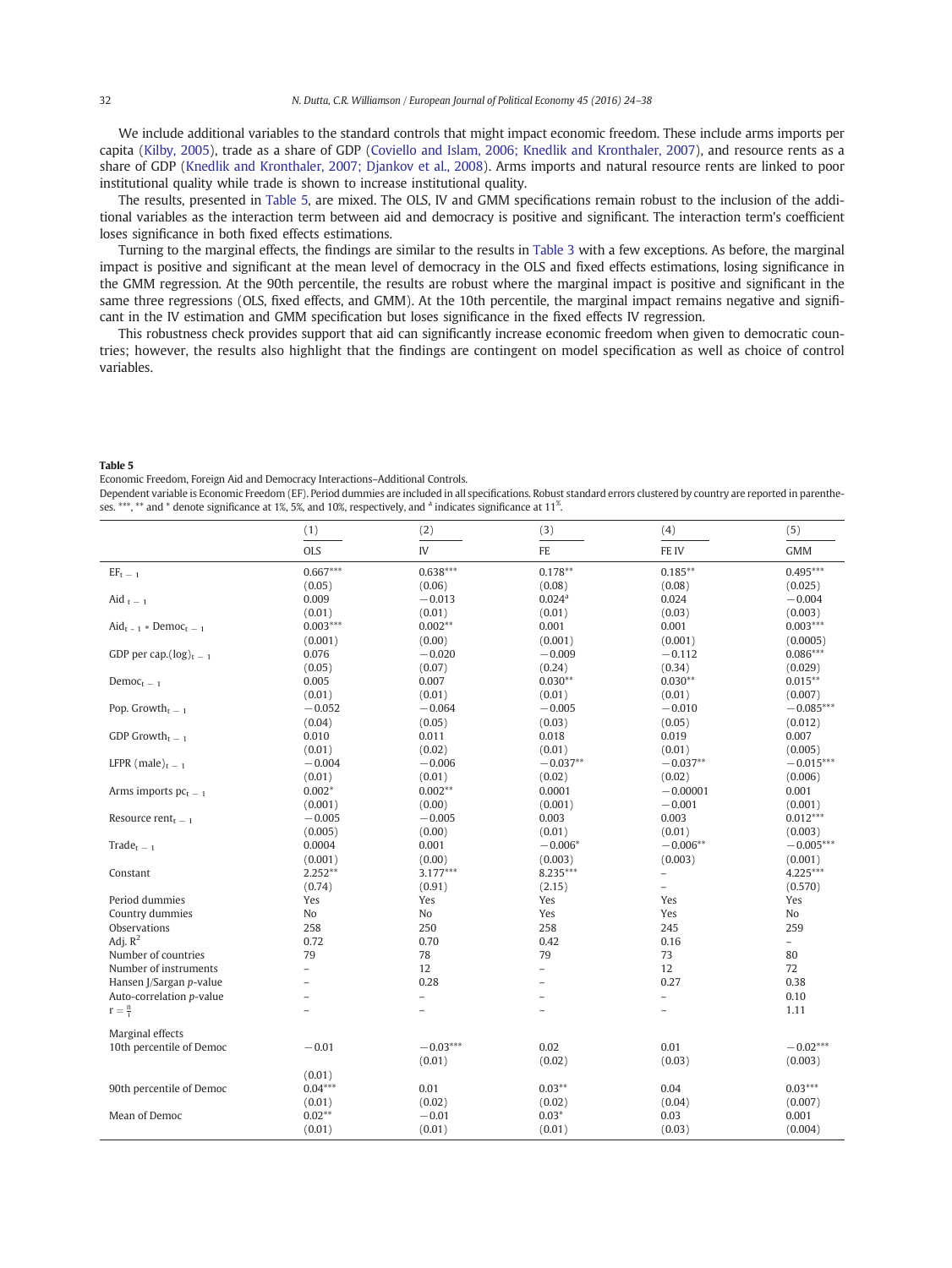Change in economic freedom, foreign aid and democracy interactions.

Dependent variable is Δeconomic freedom. Period dummies are included in all specifications. Robust standard errors clustered by country are reported in parentheses. \*\*\*, \*\* and \* denote significance at 1%, 5%, and 10%, respectively.

|                                          | (1)                      | (2)               | (3)         | (4)                      | (5)                      |
|------------------------------------------|--------------------------|-------------------|-------------|--------------------------|--------------------------|
|                                          | <b>OLS</b>               | IV                | FE          | FE IV                    | <b>GMM</b>               |
| $EF_{\rm t}$ $\_$ $_1$                   | $-0.294***$              | $-0.317***$       | $-0.763***$ | $-0.781***$              | $0.051***$               |
|                                          | (0.04)                   | (0.05)            | (0.06)      | (0.07)                   | (0.02)                   |
| Aid $t - 1$                              | 0.009                    | $-0.008$          | 0.013       | $-0.012$                 | $-0.0001$                |
|                                          | (0.01)                   | (0.01)            | (0.01)      | (0.01)                   | (0.003)                  |
| Aid $t = 1$ * Democ <sub>t</sub> = 1     | $0.002***$               | $0.002***$        | $0.002***$  | $0.001**$                | $0.001***$               |
|                                          | $-0.001$                 | (0.00)            | $-0.0004$   | (0.00)                   | (0.0004)                 |
| GDP per cap. $(\log)_{t=1}$              | $0.090*$                 | 0.018             | $-0.395**$  | $-0.641**$               | $-0.370***$              |
|                                          | (0.05)                   | (0.06)            | (0.19)      | (0.20)                   | (0.044)                  |
| Democ <sub>t</sub> $-1$                  | 0.007                    | 0.005             | $0.024*$    | $0.029**$                | $0.032***$               |
|                                          | (0.01)                   | (0.01)            | (0.01)      | (0.01)                   | (0.006)                  |
| Pop. Growth <sub>t <math>-1</math></sub> | $-0.037$                 | $-0.049$          | $-0.014$    | $-0.042$                 | $0.017***$               |
|                                          | (0.03)                   | (0.04)            | (0.03)      | (0.03)                   | (0.003)                  |
| GDP Growth <sub>t -1</sub>               | 0.015                    | 0.017             | 0.014       | 0.020                    | $-0.058***$              |
|                                          | (0.01)                   | (0.01)            | (0.01)      | (0.01)                   | (0.004)                  |
| LFPR (male) <sub>t - 1</sub>             | $-0.002$                 | $-0.003$          | $-0.027**$  | $-0.028**$               | $-0.024***$              |
|                                          | (0.00)                   | (0.01)            | (0.01)      | (0.01)                   | (0.005)                  |
| Constant                                 | 1.719**                  | $2.324**$         | $9.611***$  | $\overline{\phantom{0}}$ | $0.619***$               |
|                                          | (0.56)                   | (0.74)            | (1.65)      | $\overline{\phantom{0}}$ | (0.035)                  |
| Period dummies                           | Yes                      | Yes               | Yes         | Yes                      | Yes                      |
| CountrydDummies                          | No                       | No                | Yes         | Yes                      | No                       |
| <b>Observations</b>                      | 303                      | 294               | 303         | 290                      | 299                      |
| Adj. $R^2$                               | 0.32                     | 0.28              | 0.68        | 0.53                     | $\overline{\phantom{0}}$ |
| Number of countries                      | 81                       | 80                | 81          | 76                       | 82                       |
| Number of instruments                    | $\overline{\phantom{0}}$ | 12                |             | 12                       | 66                       |
| Hansen J/Sargan p-value                  | $\qquad \qquad -$        | 0.35              |             | 0.14                     | 0.31                     |
| Auto-correlation p-value                 |                          | $\qquad \qquad -$ |             | $\overline{\phantom{0}}$ | 0.33                     |
| $r = \frac{n}{l}$                        |                          |                   |             |                          | 1.24                     |
| Marginal effects                         |                          |                   |             |                          |                          |
| 10th percentile of Democ                 | $-0.01$                  | $-0.03***$        | $-0.001$    | $-0.02**$                | $-0.02***$               |
|                                          | 0.01                     | (0.01)            | (0.01)      | (0.01)                   | (0.002)                  |
| 90th percentile of Democ                 | $0.03***$                | 0.01              | $0.03***$   | 0.001                    | $0.03***$                |
|                                          | (0.01)                   | (0.01)            | (0.01)      | (0.01)                   | (0.004)                  |
| Mean of Democ                            | $0.02**$                 | $-0.002$          | $0.02*$     | $-0.01$                  | $0.004***$               |
|                                          | (0.01)                   | (0.01)            | (0.01)      | (0.01)                   | (0.002)                  |

Next, we examine how aid's impact conditional on democratic checks influences changes in economic freedom. We replace current levels of economic freedom as the dependent variable with changes in economic freedom. The results are presented in Table 6. In all specifications, the coefficient of the interaction term,  $Aid_{t-1} * Democ_{t-1}$ , is positive and significant—the same finding as in Table 3. The marginal impacts are a lso similar to those from Table 3, in terms of both size and significance. For example, according to the GMM specification, a 10 percentage point increase in foreign aid to autocratic countries leads to a decrease in [econo](#page-6-0)mic freedom by about 0.2 units. The same increase in [aid to h](#page-6-0)ighly democratic countries increases economic freedom by 0.3 units.

Dunning (2004) and Bearce and Tirone (2010) point out that foreign aid can be more effective in the post-Cold War period. Thus, as our last robustness check, we test aid's impact conditional on democracy after the Cold War. We re-estimate Table 3 from 1990 to 2010 an[d present the results in](#page-13-0) Table 7. The coefficient of the interaction term is positive and insignificant except in the [IV](#page-14-0) [regression](#page-14-0) where it is significant but negative.

Examining the marginal effects suggest that in most specifications aid's marginal impact conditional on d[emocrac](#page-6-0)y is insignificant. Supporting our previous fin[dings,](#page-10-0) [th](#page-10-0)e marginal effect is positive and significant at the mean level and 90th percentile of democracy in the OLS regression. Contrary to Table 3's results, in the IV estimation the marginal effect is positive and significant at the mean level as well as at the 10th percentile of democracy. This finding indicates that in the post-Cold War period aid given to autocratic countries and countries at low levels of democracies can improve economic freedom scores. For example, a 10 percentage point increase in aid can increa[se](#page-6-0) [econo](#page-6-0)mic freedom by 0.5 units, approximately a 1/2 standard deviation increase. This is a larger impact than previously found in countries at the highest level of democracy (see Table 3).

Collectively, our robustness tests do not provide overwhelming evidence that aid, unconditional or conditional on democracy, can increase economic freedom. Our strongest support comes from our initial exa[mination](#page-6-0) in Table 3. However, adding additional controls or splitting the time period, creates mixed results. Given the lack of consistency across model specifications and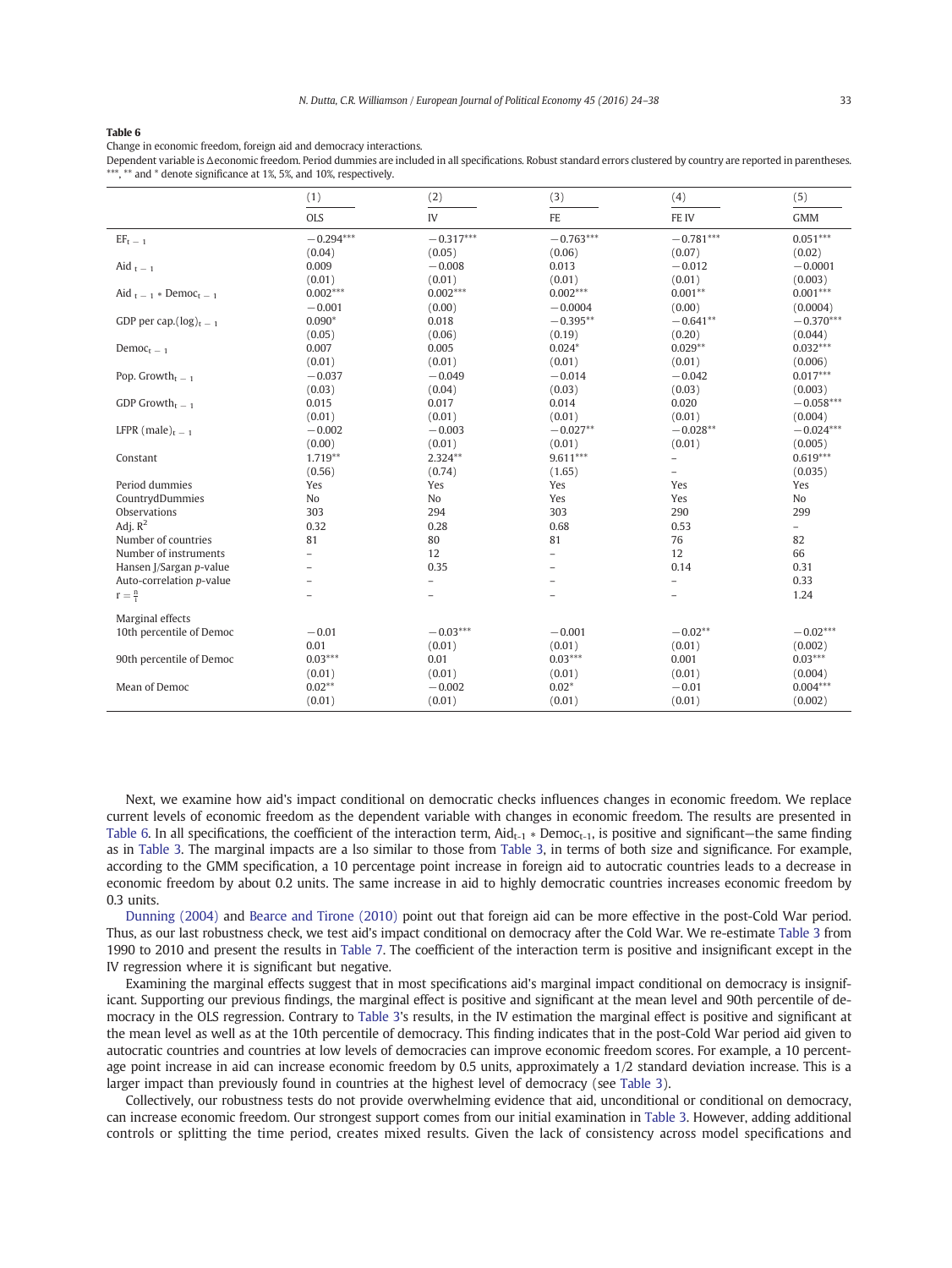<span id="page-10-0"></span>Economic freedom, foreign aid and democracy interactions–post cold war.

Dependent variable is economic freedom (EF). Period dummies are included in all specifications. Robust standard errors clustered by country are reported in parentheses. Post-Cold War period includes 1991–2010, five year averages, creating 4 periods. \*\*\*, \*\* and \* denote significance at 1%, 5%, and 10%, respectively.

|                                         | (1)            | (2)                      | (3)            | (4)                      | (5)               |
|-----------------------------------------|----------------|--------------------------|----------------|--------------------------|-------------------|
|                                         | <b>OLS</b>     | IV                       | FE             | FE IV                    | <b>GMM</b>        |
| $EF_{\rm t}$ $\_$ $_1$                  | $0.808***$     | $0.950***$               | $0.170**$      | $0.350***$               | $0.586***$        |
|                                         | (0.04)         | (0.05)                   | (0.07)         | (0.10)                   | (0.120)           |
| Aid $t = 1$                             | $0.017**$      | $0.030**$                | 0.001          | 0.005                    | 0.002             |
|                                         | (0.01)         | (0.01)                   | (0.01)         | (0.02)                   | (0.008)           |
| $\text{Aid}_{t-1} * \text{DemoC}_{t-1}$ | 0.0002         | $-0.003*$                | 0.001          | $-0.0002$                | $-0.001$          |
|                                         | (0.006)        | (0.00)                   | (0.008)        | (0.003)                  | (0.002)           |
| GDP per cap. $(\log)_{t=1}$             | 0.057          | 0.009                    | $-0.068$       | $-0.026$                 | 0.032             |
|                                         | (0.04)         | (0.04)                   | (0.33)         | (0.28)                   | (0.094)           |
| Democ <sub>t</sub> $=$ 1                | 0.002          | 0.009                    | 0.014          | 0.024                    | 0.011             |
|                                         | (0.01)         | (0.01)                   | (0.01)         | (0.02)                   | (0.023)           |
| Pop. Growth $_{t-1}$                    | $-0.002$       | $-0.032$                 | 0.026          | $-0.014$                 | 0.033             |
|                                         | (0.03)         | (0.04)                   | (0.03)         | (0.07)                   | (0.033)           |
| GDP Growth <sub>t <math>-1</math></sub> | 0.010          | 0.002                    | 0.012          | $-0.014$                 | $-0.005$          |
|                                         | (0.01)         | (0.02)                   | (0.01)         | (0.01)                   | (0.014)           |
| LFPR (male) $_{t=1}$                    | $-0.001$       | $-0.007*$                | $-0.002$       | 0.016                    | $-0.009$          |
|                                         | (0.004)        | (0.00)                   | (0.02)         | (0.02)                   | (0.009)           |
| Constant                                | $1.073**$      | $0.954*$                 | 5.812**        | $\overline{a}$           | $3.291**$         |
|                                         | (0.54)         | (0.50)                   | (2.39)         | $\overline{\phantom{0}}$ | (1.300)           |
| Period dummies                          | Yes            | Yes                      | Yes            | Yes                      | Yes               |
| Country dummies                         | No             | No                       | Yes            | Yes                      | No                |
| Observations                            | 230            | 151                      | 230            | 146                      | 231               |
| Adj. $R^2$                              | 0.80           | 0.87                     | 0.34           | $-0.01$                  | $\qquad \qquad -$ |
| Number of countries                     | 81             | 78                       | 81             | 73                       | 82                |
| Number of instruments                   |                | 12                       | $\overline{a}$ | 12                       | 23                |
| Hansen J/Sargan p-value                 | $\overline{a}$ | 0.86                     | ÷              | 0.29                     | 0.57              |
| Auto-correlation p-value                |                | $\overline{\phantom{0}}$ |                | $\overline{\phantom{m}}$ |                   |
| $r = \frac{n}{1}$                       | $\overline{a}$ | $\overline{\phantom{a}}$ | $\overline{a}$ | $\qquad \qquad -$        | 3.56              |
| Marginal effects                        |                |                          |                |                          |                   |
| 10th percentile of Democ                | 0.01           | $0.05***$                | $-0.01$        | $-0.004$                 | 0.008             |
|                                         | (0.01)         | (0.02)                   | (0.01)         | (0.04)                   | (0.013)           |
| 90th percentile of Democ                | $0.02**$       | 0.003                    | 0.01           | 0.01                     | $-0.009$          |
|                                         | (0.01)         | (0.01)                   | (0.01)         | (0.01)                   | (0.017)           |
| Mean of Democ                           | $0.02***$      | $0.02**$                 | 0.004          | 0.01                     | 0.0001            |
|                                         | (0.01)         | (0.01)                   | (0.01)         | (0.01)                   | (0.008)           |
|                                         |                |                          |                |                          |                   |

sensitivity checks, our results do not provide strong evidence that aid can enhance economic freedom. In addition, we also find that in autocratic countries aid may decrease economic freedom.

Since our results are inconclusive, we provide two more tests presented in Appendices A2 and A3. In Appendix A2, we replace the overall economic freedom index as the dependent variable with the economic freedom sub-indices: size of government, quality of the legal system, sound money, freedom to trade, and extent of regulations. We continue [to use the aid](#page-12-0), democracy interaction specification in Table 3 as the benchmark, but we only show the GMM results to save space. We do so as to not over bias the results since our set of political based instruments may underestimate the impact of aid, and the GMM findings provide the strongest supp[ort in fa](#page-6-0)vor of aid.

As shown, in general, the findings support the results presented in Table 3, column 5 where aid conditional on democracy increases economic freedom. The marginal effects suggest that aid given to mean level democratic countries can significantly increase soundness of money but also increase the size of government and number of regulations. Aid given to countries at the 90th percentile of democracy may significantly increase legal [quality,](#page-6-0) [s](#page-6-0)oundness of money, and reduce regulations, but increase the size of government. In autocratic countries at the 10th percentile of democracy, aid significantly increases the size of government, trade barriers, and regulations, and it may significantly reduce legal quality and soundness of money. One interesting result, according to the marginal effects for column 1, is that aid significantly increases the size of government regardless of the quality of political institutions.

In Appendix A3, we replace our main explanatory variable, aid as a share of GNI, with net official development assistance per capita (Aid pc), lagged one period. We retest aid per capita conditional on democracy using all five model specifications. The coeffi[cient on](#page-13-0) the interaction term across all specifications is insignificant.

According to the marginal effects, aid may significantly increase economic freedom in a country at the mean level of democracy but only according to the OLS and GMM specifications. In addition, aid may increase economic freedom in a country at the 90th percentile according to the OLS, IV, and GMM specifications. Lastly, the GMM results suggest that aid can increase economic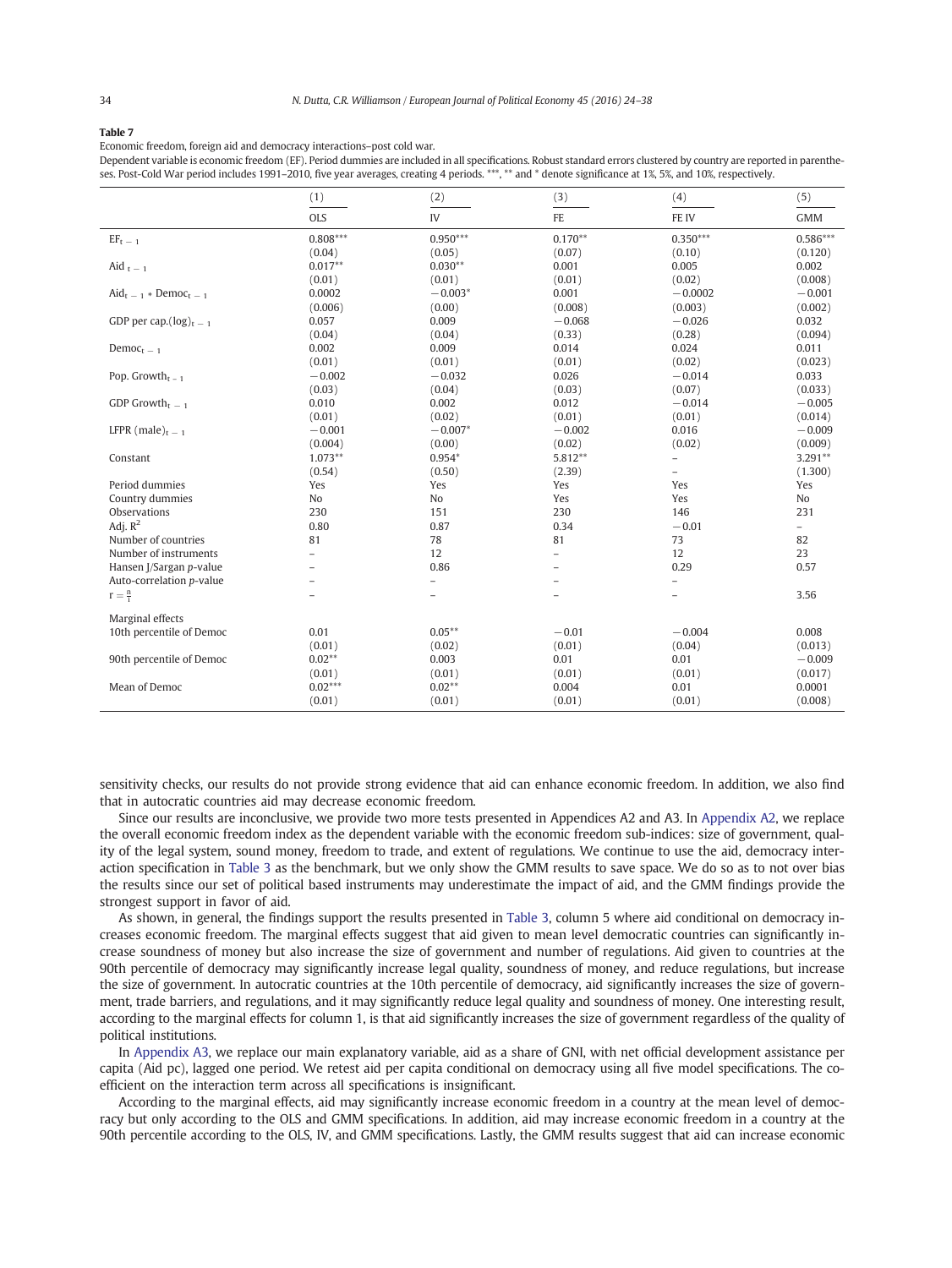<span id="page-11-0"></span>freedom in autocratic countries. Thus, the GMM findings suggest that aid per capita can increase economic freedom at any level of autocracy or democracy. The remaining marginal effects are insignificant.

If we exclude the GMM findings, these results diminish confidence that aid can enhance economic freedom. However, the GMM results provide the strongest support for aid increasing economic freedom.

### 5. Conclusion

If economically free institutions are necessary for human well-being, understanding what factors can contribute to institutional change is critical. In this paper, we seek to understand if foreign aid can be used as a policy instrument to facilitate economic reform. We find some evidence that aid's impact on economic freedom depends on the recipient nations' quality of political institutions. For democratic countries, aid may improve economic freedom; however, aid given to entrenched regimes may degrade economic institutions.

The results are highly sensitive to model selection, identification strategies, choice of controls, time period sample, and measurement of aid. The GMM results provide the best case scenario for foreign aid's potential positive impact on economic freedom. However, when using IV estimations, most of our results suggest that aid does not have a positive upside.

Collectively, our results cast doubt on using aid to change economic policies and institutions supporting the frustrations after the Washington Consensus. As a result, donors should be cautious when attempting to use aid to influence economic institutions. In addition, most countries that 'need' aid do not have high quality, democratic institutions. Overall, this highlights the sensitive nature of finding a top-down, one size fits all solution to institutional improvements.

#### Acknowledgements

We thank two anonymous reviewers, the special issue editors, the participants at the 2015 Public Choice Society Meeting, and Daniel Bennett for helpful comments and suggestions.

### Appendix A

#### Appendix A1

#### IV first stage results.

First stage results from Table 2 regressions 2 and 4, where Aid<sub>t −1</sub> is instrumented with UN votes with US<sub>t −1</sub>, France<sub>t −1</sub>, Great Britain<sub>t −1</sub>, Italy<sub>t −1</sub>, and Japan<sub>t −1</sub>; and UNSC<sub>t − 2</sub>. First stage results from Table 3 regressions 2 and 4, where Aid<sub>t − 1</sub> is instrumented with UN votes with US<sub>t − 1</sub>, France<sub>t − 1</sub>, Great Britain<sub>t − 1</sub>, Italy<sub>t</sub> − 1, and Japan<sub>t</sub> – 1; and UNSC<sub>t</sub> – 2. Aid<sub>t – 1</sub> \* Democ<sub>t</sub> – 1 is instrumented with UN votes US<sub>t – 1</sub> \* Aid<sub>t – 1</sub> \* Democ<sub>t</sub> – 1, UN votes France<sub>t – 1</sub> \* Aid<sub>t – 1</sub> \* Democ<sub>t</sub> – 1, UN votes  $GB_{t-1} * Aid_{t-1} * Democ_{t-1}$  $GB_{t-1} * Aid_{t-1} * Democ_{t-1}$  $GB_{t-1} * Aid_{t-1} * Democ_{t-1}$ , UN votes  $ltaIly_{t-1} * Aid_{t-1} * Democ_{t-1}$ , UN votes Japan<sub>t-1</sub> \*  $Aid_{t-1} * Democ_{t-1}$ ; and UNSC<sub>t-2</sub> \*  $Aid_{t-1} * Democ_{t-1}$ , Robust standard errors clustered by cou[ntry are](#page-6-0) reported in parentheses. \*\*\*, \*\* and \* denote significance at 1%, 5%, and 10%, respectively.

|                                                                                           | Table 2            |                              | Table 3            |                                             |                    |                                           |
|-------------------------------------------------------------------------------------------|--------------------|------------------------------|--------------------|---------------------------------------------|--------------------|-------------------------------------------|
|                                                                                           | (2)                | (4)                          | (2)                | (2)                                         | (4)                | (4)                                       |
|                                                                                           | $\text{A}id_{t-1}$ | $\text{A} \text{id}_{t} = 1$ | $\text{A}id_{t-1}$ | $\text{Aid}_{t-1}^*$ Democ <sub>t - 1</sub> | $\text{A}id_{t-1}$ | $\text{Aid}_{t-1}^*$ Democ <sub>t-1</sub> |
|                                                                                           | IV                 | FE IV                        | IV                 | IV                                          | FE IV              | FE IV                                     |
| UN votes with $US_{t-1}$                                                                  | 14.405             | 16.992                       | 1.254              | 25.727*                                     | 9.526              | 2.449                                     |
|                                                                                           | (11.26)            | (14.29)                      | (13.18)            | (14.65)                                     | (16.53)            | (35.13)                                   |
| UN votes with France <sub>t</sub> $-$ 1                                                   | $-15,749$          | 4.208                        | 16.668             | $-4.092$                                    | 26.748             | $-12,366$                                 |
|                                                                                           | (37.59)            | (29.59)                      | (43.79)            | (43.94)                                     | (35.19)            | (46.75)                                   |
| UN votes with $GB_{t-1}$                                                                  | $-0.830$           | 29.659                       | $-11,360$          | $-150.131$                                  | 25.769             | $-138.819$                                |
|                                                                                           | (68.68)            | (59.74)                      | (66.41)            | (102.29)                                    | (51.43)            | (119.01)                                  |
| UN votes with Italy $_{1} -$ <sub>1</sub>                                                 | 43.652             | $-38,508$                    | 9.001              | 98.696                                      | $-59.313*$         | 181.361                                   |
|                                                                                           | (46.65)            | (45.75)                      | (37.00)            | (84.75)                                     | (34.71)            | (120.33)                                  |
| UN votes with Japan $_{1}$ – $_{1}$                                                       | $-37.008**$        | 15.864                       | $-23.074$          | 17.908                                      | 19.109             | $-67.961*$                                |
|                                                                                           | (16.11)            | (23.72)                      | (18.26)            | (31.64)                                     | (24.91)            | (37.91)                                   |
| $UNSCt-2$                                                                                 | $-4.999*$          | $-2.716$                     | $-2.955$           | $-1.605$                                    | $-2.629$           | $-0.922$                                  |
|                                                                                           | (2.72)             | (2.82)                       | (2.15)             | (3.79)                                      | (2.50)             | (3.59)                                    |
| UN votes $US_{t-1}$ * Aid <sub>t - 1</sub> * Democ <sub>t - 1</sub>                       |                    |                              | 0.196              | $-0.005$                                    | 0.336              | $-0.154$                                  |
|                                                                                           |                    |                              | (0.42)             | (0.60)                                      | (0.23)             | (0.50)                                    |
| UN votes France <sub>t = 1</sub> $*$ Aid <sub>t = 1</sub> $*$ Democ <sub>t = 1</sub>      |                    |                              | $-4.239**$         | $7.260*$                                    | $-2.257**$         | $5.093**$                                 |
|                                                                                           |                    |                              | (1.73)             | (3.68)                                      | (0.91)             | (2.33)                                    |
| UN votes $GB_t - 1 * Add_t = 1 * Democ_t = 1$                                             |                    |                              | $2.362**$          | $-5.552***$                                 | $-0.230$           | $-4.268***$                               |
|                                                                                           |                    |                              | (1.11)             | (0.91)                                      | (0.60)             | (0.88)                                    |
| UN votes Italy <sub>t - 1</sub> * Aid <sub>t - 1</sub> * Democ <sub>t - 1</sub>           |                    |                              | $3.000**$          | $-0.010$                                    | $3.126**$          | $-0.296$                                  |
|                                                                                           |                    |                              | (1.50)             | (3.22)                                      | (0.92)             | (3.11)                                    |
| UN votes Japan <sub>t = 1</sub> $\ast$ Aid <sub>t = 1</sub> $\ast$ Democ <sub>t = 1</sub> |                    |                              | $-1.232*$          | 0.312                                       | $-1.089*$          | 1.516                                     |
|                                                                                           |                    |                              | (0.71)             | (0.99)                                      | (0.63)             | (1.33)                                    |

(continued on next page)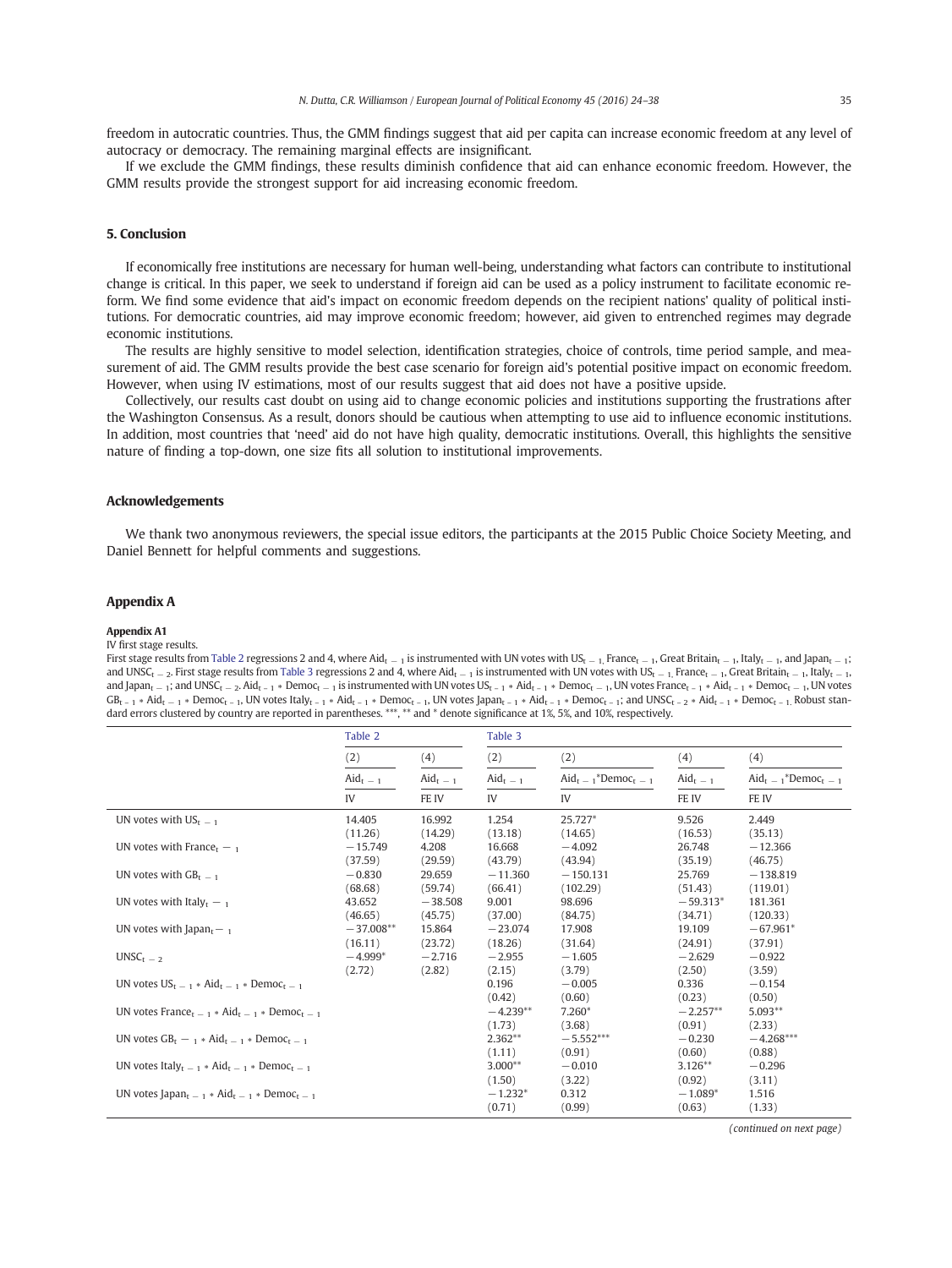### <span id="page-12-0"></span>Appendix A1 (continued)

|                                          | Table 2                    |                    | Table 3            |                                             |                            |                                             |
|------------------------------------------|----------------------------|--------------------|--------------------|---------------------------------------------|----------------------------|---------------------------------------------|
|                                          | (2)                        | (4)                | (2)                | (2)                                         | (4)                        | (4)                                         |
|                                          | $\text{A} \text{id}_{t-1}$ | $\text{A}id_{t-1}$ | $\text{A}id_{t-1}$ | $\text{Aid}_{t-1}^*$ Democ <sub>t - 1</sub> | $\text{A} \text{id}_{t-1}$ | $\text{Aid}_{t-1}^*$ Democ <sub>t - 1</sub> |
|                                          | IV                         | FE IV              | IV                 | IV                                          | FE IV                      | FE IV                                       |
| $UNSC_{t-2} * Aid_{t-1} * Democ_{t-1}$   |                            |                    | 0.162              | 0.176                                       | 0.022                      | 0.172                                       |
|                                          |                            |                    | (0.10)             | (0.17)                                      | (0.09)                     | (0.15)                                      |
| $EF_{t-1}$                               | $-1.115$                   | $-1.375*$          | $-0.901$           | 0.169                                       | $-1.617**$                 | 1.497                                       |
|                                          | (1.31)                     | (0.76)             | (0.94)             | (0.45)                                      | (0.72)                     | (1.03)                                      |
| GDP per cap. $(log)_{t=1}$               | $-4.134***$                | $-5.946*$          | $-3.017***$        | 0.870                                       | $-5.116*$                  | 2.644                                       |
|                                          | (0.65)                     | (3.28)             | (0.65)             | (0.55)                                      | (2.72)                     | (3.94)                                      |
| $Democt-1$                               | $-0.069$                   | 0.013              | $-0.059$           | 0.212                                       | 0.168                      | $-0.056$                                    |
|                                          | (0.10)                     | (0.09)             | (0.13)             | (0.15)                                      | (0.12)                     | (0.34)                                      |
| Pop. Growth <sub>t <math>-1</math></sub> | $-0.410$                   | $-0.804$           | $-0.251$           | 0.916                                       | $-0.741$                   | 0.096                                       |
|                                          | (0.63)                     | (0.49)             | (0.54)             | (0.62)                                      | (0.46)                     | (0.78)                                      |
| GDP Growth <sub>t <math>-1</math></sub>  | $-0.079$                   | 0.197              | $-0.066$           | $-0.477$                                    | 0.205                      | $-0.356$                                    |
|                                          | (0.23)                     | (0.15)             | (0.21)             | (0.29)                                      | (0.13)                     | (0.30)                                      |
| LFPR (male) $t - 1$                      | $-0.032$                   | $-0.119$           | $-0.037$           | $-0.088$                                    | $-0.074$                   | 0.029                                       |
|                                          | (0.09)                     | (0.13)             | (0.07)             | (0.10)                                      | (0.11)                     | (0.21)                                      |
| Constant                                 | 49.429***                  | 64.638**           | 41.072***          | 1.188                                       | 56.959**                   | $-25.399$                                   |
|                                          | (12.04)                    | (23.15)            | (8.67)             | (10.67)                                     | (20.68)                    | (30.05)                                     |
| Observations                             | 294                        | 294                | 294                | 294                                         | 294                        | 294                                         |
| Number of countries                      | 80                         | 80                 | 80                 | 80                                          | 80                         | 80                                          |
| Adj. $R^2$                               | 0.42                       | 0.22               | 0.55               | 0.98                                        | 0.29                       | 0.99                                        |
| F-statistic                              | 12.40                      | 5.00               | 19.09              | 670.33                                      | 9.04                       | 1272                                        |

#### Appendix A2

J.

Economic freedom sub-indices, foreign aid and democracy interactions.

Dependent variables include 1) size of government (Size gov), 2) legal structure and security of property rights (Legal), 3) monetary policy and price stability (Money), 4) freedom to trade without regulations (Trade), and 5) regulation of credit, labor and business (Regulation). All indices range from 0 to 10 with higher numbers representing greater economic freedom and collected from Gwartney et al. (2015). Period dummies are included in all specifications. Robust standard errors clustered by country are reported in parentheses. All specifications are System GMM. \*\*\*, \*\* and \* denote significance at 1%, 5%, and 10%, respectively.

|                                             | (1)         | (2)         | (3)         | (4)         | (5)         |
|---------------------------------------------|-------------|-------------|-------------|-------------|-------------|
|                                             | Size gov    | Legal       | Money       | Trade       | Regulation  |
| $EF_{\rm t}$ $=$ $_1$                       | $0.552***$  | $0.460***$  | $0.489***$  | $0.391***$  | $0.434***$  |
|                                             | (0.035)     | (0.025)     | (0.015)     | (0.012)     | (0.031)     |
| $\text{A}id_{t-1}$                          | $-0.033***$ | $-0.001$    | $0.018***$  | $-0.007**$  | $-0.010***$ |
|                                             | (0.005)     | (0.005)     | (0.003)     | (0.003)     | (0.002)     |
| $\text{Aid}_{t-1}^*$ Democ <sub>t - 1</sub> | $-0.001***$ | $0.004***$  | $0.008***$  | $0.001**$   | $0.003***$  |
|                                             | (0.0005)    | (0.0005)    | (0.0003)    | (0.0005)    | (0.0002)    |
| GDP per cap. $(\log)_{t-1}$                 | $-0.289***$ | $0.312***$  | $0.258***$  | $0.095***$  | $-0.127***$ |
|                                             | (0.053)     | (0.070)     | (0.030)     | (0.031)     | (0.037)     |
| Democ <sub>t – 1</sub>                      | $0.046***$  | $-0.033***$ | $0.011**$   | $0.0316***$ | $-0.018***$ |
|                                             | (0.010)     | (0.009)     | (0.005)     | (0.008)     | (0.005)     |
| Pop. Growth <sub>t <math>-1</math></sub>    | 0.017       | $0.046***$  | $-0.358***$ | $-0.002$    | $-0.073***$ |
|                                             | (0.017)     | (0.018)     | (0.026)     | (0.020)     | (0.012)     |
| GDP Growth $_{t=1}$                         | $-0.053***$ | $-0.019**$  | $0.021**$   | $0.034***$  | $0.013***$  |
|                                             | (0.006)     | (0.009)     | (0.009)     | (0.005)     | (0.004)     |
| LFPR $(male)_{t-1}$                         | 0.001       | $-0.112***$ | $-0.041***$ | $0.024***$  | $-0.031***$ |
|                                             | (0.009)     | (0.011)     | (0.012)     | (0.005)     | (0.006)     |
| Constant                                    | 5.393***    | 9.746***    | 5.543***    | $1.204***$  | 7.461***    |
|                                             | (0.825)     | (1.001)     | (0.983)     | (0.326)     | (0.639)     |
| Observations                                | 305         | 297         | 305         | 275         | 304         |
| Number of countries                         | 82          | 82          | 82          | 75          | 82          |
| Number of instruments                       | 69          | 69          | 69          | 69          | 69          |
| Hansen J/Sargan p-value                     | 0.28        | 0.19        | 0.52        | 0.44        | 0.77        |
| Autocorrelation p-value                     | 0.41        | 0.30        | 0.97        | 0.42        | 0.89        |
| $r = \frac{n}{i}$                           | 1.19        | 1.19        | 1.19        | 1.19        | 1.19        |
| Marginal effects                            |             |             |             |             |             |
| 10th percentile of Democ                    | $-0.02***$  | $-0.03***$  | $-0.003***$ | $-0.01***$  | $-0.02***$  |
|                                             | (0.01)      | (0.004)     | (0.004)     | (0.04)      | (0.003)     |
| 90th percentile of Democ                    | $-0.05***$  | $0.04***$   | $0.10***$   | 0.004       | $0.02***$   |
|                                             | (0.005)     | (0.008)     | (0.005)     | (0.005)     | (0.003)     |
| Mean of Democ                               | $-0.03***$  | 0.004       | $0.03***$   | $-0.004$    | $-0.005**$  |
|                                             | (0.05)      | (0.005)     | (0.003)     | (0.003)     | (0.002)     |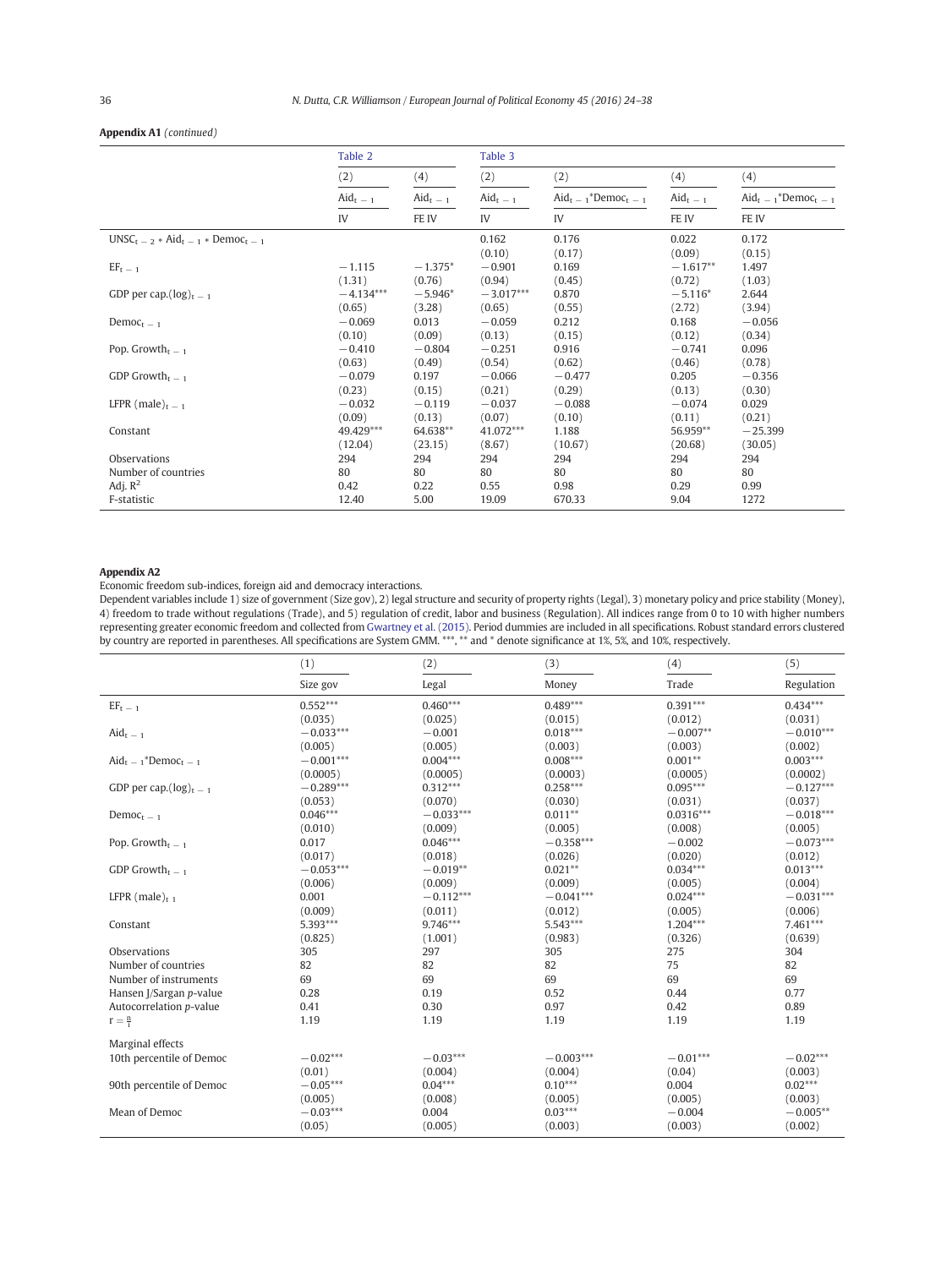#### <span id="page-13-0"></span>Appendix A3

Economic freedom, foreign aid per capita and democracy interactions.

Dependent variable is economic freedom (EF). Period dummies are included in all specifications. Robust standard errors clustered by country are reported in parentheses. \*\*\*, \*\* and \* denote significance at 1%, 5%, and 10%, respectively.

|                                                    | (1)                      | (2)                      | (3)                      | (4)                      | (5)                      |
|----------------------------------------------------|--------------------------|--------------------------|--------------------------|--------------------------|--------------------------|
|                                                    | <b>OLS</b>               | IV                       | FE                       | FE IV                    | <b>GMM</b>               |
| $EF_t = 1$                                         | $0.695***$               | $0.703***$               | $0.218**$                | $0.226***$               | $0.535***$               |
|                                                    | (0.05)                   | (0.04)                   | (0.07)                   | (0.06)                   | (0.022)                  |
| Aid pc $t - 1$                                     | $0.002*$                 | 0.054                    | 0.001                    | 0.001                    | $0.004***$               |
|                                                    | (0.001)                  | (0.04)                   | (0.001)                  | (0.002)                  | (0.0003)                 |
| Aid pc $t = 1$ <sup>*</sup> Democ <sub>t</sub> = 1 | 0.00002                  | $-0.0005$                | 0.0001                   | 0.0001                   | $-0.0001$                |
|                                                    | (0.0001)                 | (0.002)                  | (0.0001)                 | (0.0001)                 | (0.00005)                |
| GDP per cap. $(\log)_{t=1}$                        | 0.050                    | 0.0002                   | $-0.536**$               | $-0.700***$              | $0.151***$               |
|                                                    | (0.04)                   | (0.0002)                 | (0.20)                   | (0.17)                   | (0.033)                  |
| Democ <sub>t</sub> $-1$                            | $0.018**$                | 0.011                    | $0.037**$                | $0.037***$               | $0.050***$               |
|                                                    | (0.01)                   | (0.01)                   | (0.01)                   | (0.01)                   | (0.005)                  |
| Pop. Growth <sub>t <math>-1</math></sub>           | $-0.028$                 | $-0.024$                 | $-0.0003$                | $-0.009$                 | $-0.049***$              |
|                                                    | (0.03)                   | (0.03)                   | (0.03)                   | (0.03)                   | (0.008)                  |
| GDP Growth <sub>t <math>-1</math></sub>            | 0.014                    | 0.013                    | 0.016                    | 0.018                    | $-0.0006$                |
|                                                    | (0.01)                   | (0.01)                   | (0.01)                   | (0.01)                   | (0.004)                  |
| LFPR (male) $_{t=1}$                               | 0.0004                   | $-0.001$                 | $-0.023$                 | $-0.023*$                | $-0.030***$              |
|                                                    | (0.004)                  | (0.01)                   | (0.01)                   | (0.01)                   | (0.005)                  |
| Constant                                           | $1.799***$               | $1.904***$               | $10.351***$              | $\overline{\phantom{0}}$ | $4.179***$               |
|                                                    | (0.43)                   | (0.51)                   | (1.77)                   |                          | (0.339)                  |
| Period dummies                                     | Yes                      | Yes                      | Yes                      | Yes                      | Yes                      |
| Country dummies                                    | No                       | No                       | Yes                      | Yes                      | No                       |
| Observations                                       | 307                      | 298                      | 307                      | 295                      | 308                      |
| Adj. $R^2$                                         | 0.72                     | 0.71                     | 0.50                     | 0.32                     | $\overline{\phantom{0}}$ |
| Number of countries                                | 82                       | 81                       | 82                       | 78                       | 83                       |
| Number of instruments                              | $\overline{a}$           | 12                       | $\overline{\phantom{0}}$ | 12                       | 69                       |
| Hansen J/Sargan p-value                            | ÷                        | 0.20                     |                          | 0.22                     | 0.33                     |
| Auto-correlation p-value                           | ۳                        | $\overline{\phantom{0}}$ | $\overline{\phantom{0}}$ | $\overline{\phantom{0}}$ | 0.22                     |
| $r = \frac{n}{i}$                                  | $\overline{\phantom{0}}$ | ÷,                       | $\overline{\phantom{0}}$ | $\overline{\phantom{0}}$ | 1.20                     |
| Marginal effects                                   |                          |                          |                          |                          |                          |
| 10th percentile of Democ                           | 0.001                    | $-0.002$                 | 0.001                    | $-0.0001$                | $0.005***$               |
|                                                    | (0.001)                  | (0.003)                  | (0.002)                  | (0.002)                  | (0.0003)                 |
| 90th percentile of Democ                           | $0.002**$                | $0.001*$                 | 0.002                    | 0.001                    | $0.004***$               |
|                                                    | (0.001)                  | (0.001)                  | (0.002)                  | (0.002)                  | (0.0005)                 |
| Mean of Democ                                      | $0.002**$                | $-0.0001$                | 0.002                    | 0.001                    | $0.004***$               |
|                                                    | (0.001)                  | (0.00)                   | (0.001)                  | (0.002)                  | (0.0002)                 |
|                                                    |                          |                          |                          |                          |                          |

#### References

Ahmed, F.Z., 2013. The Impact of US Economic Aid on Political Rights. Working Paper. Oxford University.

Arellano, M., Bond, S., 1991. Some tests of specification for panel data: Monte Carlo evidence and an application to employment equations. Rev. Econ. Stud. 2 (58), 277–297.

Arellano, M., Bover, O., 1995. [Another look at the instrumental variable estimation of error-com](http://refhub.elsevier.com/S0176-2680(16)30104-5/rf0005)ponents models. J. Econ. 68 (1), 29–51.

- Asiedu, E., Lien, D., 2011. [Democracy, foreign direct investment and natural resources. J. Int. Econ. 84, 99](http://refhub.elsevier.com/S0176-2680(16)30104-5/rf0010)–111.
- [Aska](http://refhub.elsevier.com/S0176-2680(16)30104-5/rf0010)rov, Z., Doucouliagos, H., 2015. Aid and institutions in transition economies. Eur. J. Polit. Econ. 38, 55–70.

Baum, C., 2008. Usin[g instrumental variables techniques in economics and finance. German Stata Users](http://refhub.elsevier.com/S0176-2680(16)30104-5/rf0015)' [Group Meetings. Stata](http://refhub.elsevier.com/S0176-2680(16)30104-5/rf0015) Users Group.

Bazzi, S., Clemens, M., 2013. [Blunt instruments: avoiding common pitfalls in identifying the causes o](http://refhub.elsevier.com/S0176-2680(16)30104-5/rf0020)f economic growth. Am. Econ. J. Macroecon. 5 (2), 152–186.

Bearce, D.H., Tirone, D.C., 2010. [Foreign aid effectiveness and the strategic goals of donor governmen](http://refhub.elsevier.com/S0176-2680(16)30104-5/rf0025)ts. J. Polit. 72 (3), 837–851.

Bergh, A., Nilsson, T., 2010. [Do liberalization and globalization increase income inequality? Eur. J. Polit. Econ. 26, 488](http://refhub.elsevier.com/S0176-2680(16)30104-5/rf0030)–505.

Biglaiser, G., DeRouen, K., 2011. [How soon is now? The effects of the IMF on economic reforms in Latin America. Rev. Int. Organ. 6 \(2\), 189](http://refhub.elsevier.com/S0176-2680(16)30104-5/rf0035)–213.

Bjørnskov, C., 2013. Ty[pes of foreign aid. University of Aarhus Working Paper 2013](http://refhub.elsevier.com/S0176-2680(16)30104-5/rf0040)–08.

Boockmann, B., Dreher, A., 2003. [The contribution of the IMF and the World Bank to economic freedom. Eur. J. P](http://refhub.elsevier.com/S0176-2680(16)30104-5/rf0045)olit. Econ. 19 (3), 633–649.

Bräutigam, D., Knack, S., 2004. [Foreign aid, institutions, and governance in sub-Saharan Africa. Econ. Dev. Cult. Chang. 52 \(2\), 255](http://refhub.elsevier.com/S0176-2680(16)30104-5/rf0050)–285.

Breitwieser, A., Wick, K., 2016. [What we miss by missing data: aid effectivenes](http://refhub.elsevier.com/S0176-2680(16)30104-5/rf0055)s revisited. World Dev. 78, 554–571.

Bueno de Mesquita, B., Smith, A., 2009. [Political Survival and Endogenous Institutional Change. Comparative Political Studies. 42 p](http://refhub.elsevier.com/S0176-2680(16)30104-5/rf0065)p. 167–197.

Bueno de Mesquita, B., Smith, A., 2010a. [Leader survival, revolutions and the nature of government finance. Am. J. Polit. Sci. 5](http://refhub.elsevier.com/S0176-2680(16)30104-5/rf0070)4, 936–950.

Bueno de Mesquita, B., Smith, A., 2010b. [The pernicious consequences of UN Security Council membership](http://refhub.elsevier.com/S0176-2680(16)30104-5/rf0075). J. Confl. Resolut. 54 (5), 667–686.

Cali, M., te Velde, D.W., 2011. [Does aid for trade really improve trade performance? World Dev. 39 \(5\), 725](http://refhub.elsevier.com/S0176-2680(16)30104-5/rf0080)–740.

Carter, D.B., Stone, R.W., 2010. [Sincere or strategic? U.S. aid disbursements and voting in the United Nations General Assembly.](http://refhub.elsevier.com/S0176-2680(16)30104-5/rf0085) Working paper.

Christensen, Z., Homer, D., Nielson, D.L., 2011. [Dodging adverse selection: how donor type and governance condition aid](http://refhub.elsevier.com/S0176-2680(16)30104-5/rf0090)'[s effects on sc](http://refhub.elsevier.com/S0176-2680(16)30104-5/rf0090)hool enrollment. World Dev. 39 (11), 2044–2053.

Clemens, M., Radelet, S., Bhavnani, R., Bazzi, S., 2012. [Counting chickens when they hatch: timing and the effects of aid on growth. Eco](http://refhub.elsevier.com/S0176-2680(16)30104-5/rf0100)n. J. 122 (561), 590–617. Collier, P., 1997. The failure of condi[tionality. In: Gwin, C., Nelson, J. \(Eds.\), Perspectives on Aid and Development. Overseas Development Council, Washing](http://refhub.elsevier.com/S0176-2680(16)30104-5/rf0105)ton, DC.

[Coviello, D.,](http://refhub.elsevier.com/S0176-2680(16)30104-5/rf0105) Islam, R., 2006. Does aid help improve economic institutions? World Bank Policy Research Working Paper. 3990 (August)

Creasey, E., Rahman, A., Smith, K., 2015. Doe[s nation building spur economic growth? Econ. Inq. 53 \(1\), 660](http://refhub.elsevier.com/S0176-2680(16)30104-5/rf0110)–680.

Devarajan, S., Dollar, D., Holmgren, T., 2001. [Aid and Reform in Africa. World Bank, Washington, D.C.](http://refhub.elsevier.com/S0176-2680(16)30104-5/rf0115)

Djankov, S., Montalvo, J.G., Reynal-Querol, M., 2008. [The curse of aid. J. Econ. Growth 13, 169](http://refhub.elsevier.com/S0176-2680(16)30104-5/rf0120)–194.

Dreher, A., 2005. Does the IMF [influence fiscal and monetary policy? The Journal of Policy Reform 8 \(3\),](http://refhub.elsevier.com/S0176-2680(16)30104-5/rf0125) 225–238.